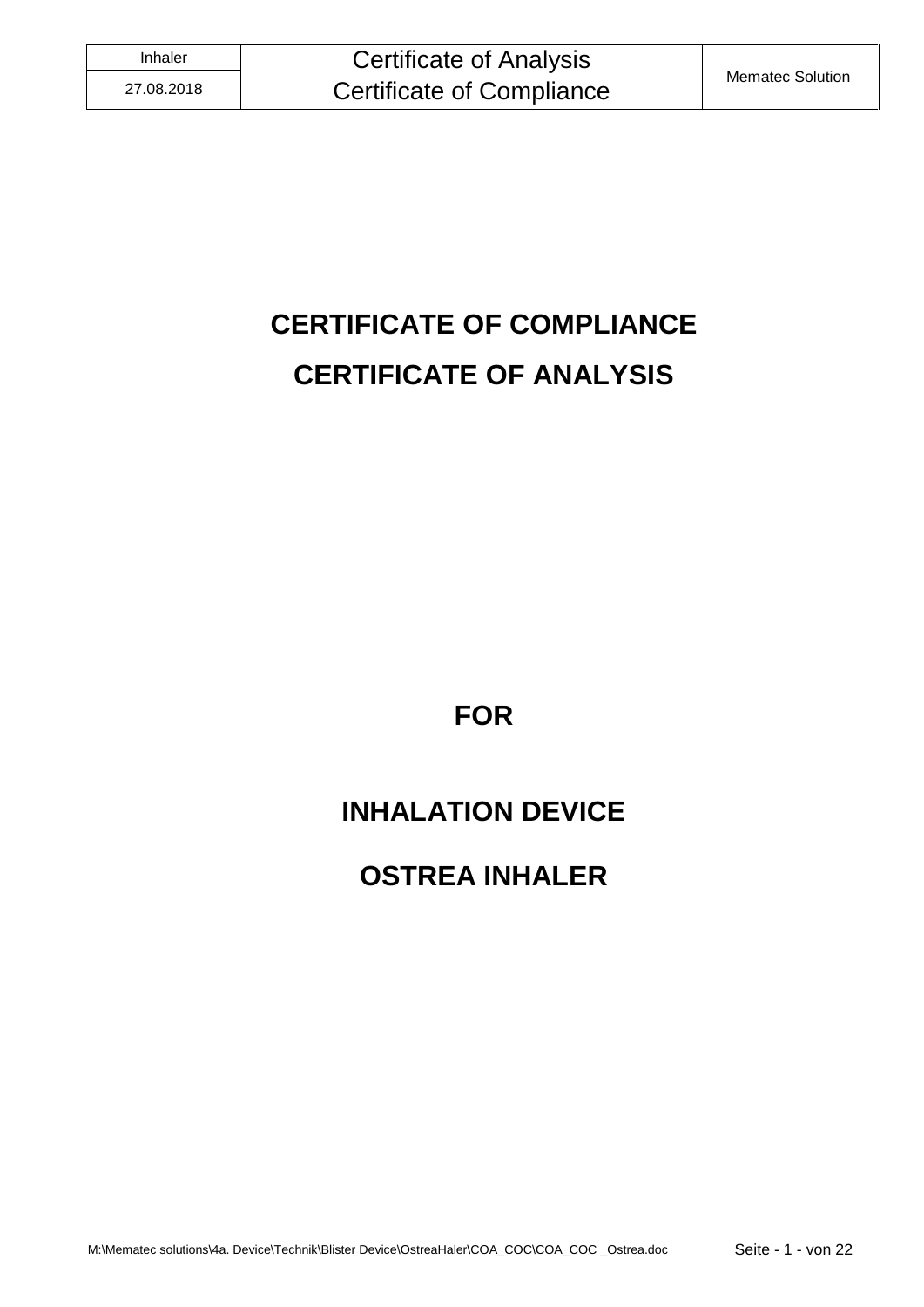## **Certificate of Analysis Certificate of Compliance**

### **Inhaltsverzeichnis**

| 1                       |                                                                           |  |  |
|-------------------------|---------------------------------------------------------------------------|--|--|
| $\mathbf{2}$            |                                                                           |  |  |
| $\mathbf{3}$            |                                                                           |  |  |
|                         | 3.1 Projekt Spezifische Abkürzungen / Project Specific Abbreviations  5 - |  |  |
| $\overline{\mathbf{4}}$ |                                                                           |  |  |
|                         |                                                                           |  |  |
| 5                       |                                                                           |  |  |
| 6                       |                                                                           |  |  |
|                         |                                                                           |  |  |
| $\mathbf{7}$            |                                                                           |  |  |
| 8                       |                                                                           |  |  |
| 9                       |                                                                           |  |  |
| 10                      |                                                                           |  |  |
| 11                      |                                                                           |  |  |
| 12                      |                                                                           |  |  |
| 13                      |                                                                           |  |  |
| 14                      |                                                                           |  |  |
| 15                      | <b>ENVIROMENTAL REQUIREMENTS</b>                                          |  |  |
|                         | 15.1                                                                      |  |  |
|                         | 15.2                                                                      |  |  |
|                         | 15.3                                                                      |  |  |
|                         |                                                                           |  |  |
|                         | 15.5                                                                      |  |  |
|                         | 15.6                                                                      |  |  |
|                         |                                                                           |  |  |
|                         | 15.8                                                                      |  |  |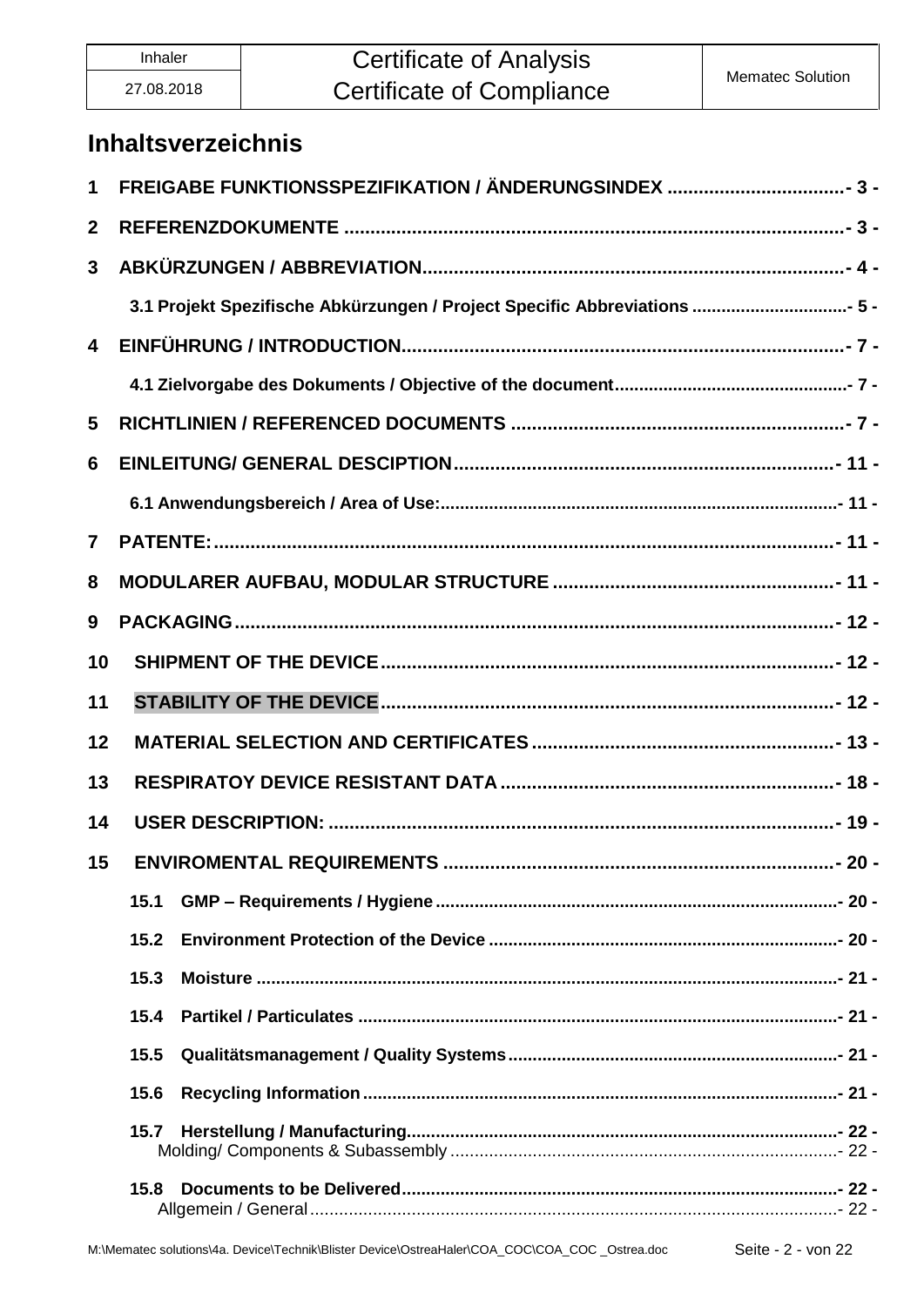# <span id="page-2-0"></span>**1 FREIGABE FUNKTIONSSPEZIFIKATION / ÄNDERUNGSINDEX**

| <b>Version</b> | <b>Datum</b> | Freigabe      | ÄNDERUNGEN / CHANGES     |
|----------------|--------------|---------------|--------------------------|
| 0.1            | 06.02.2019   | Markus Mezger | Erstausgabe/ First Issue |
|                |              |               |                          |

**Version Datum**

### **ÄNDERUNGEN /CHANGES**

| 06.02.2019 | Erstellung COA, COC für Ostrea Inhaler, Draft Version |  |
|------------|-------------------------------------------------------|--|
|            |                                                       |  |
|            |                                                       |  |

### <span id="page-2-1"></span>**2 REFERENZDOKUMENTE**

| <b>Dokument /-herkunft</b>    | <b>Version</b> | <b>Datum</b> |
|-------------------------------|----------------|--------------|
| Erstvorlage von Markus Mezger | 0.1            | 21.04.2015   |
| URS draft version             | 0.3            | 22.11.2018   |
| <b>FMEA</b> draft version     | 0.1            | 16.12.2018   |
|                               |                |              |
|                               |                |              |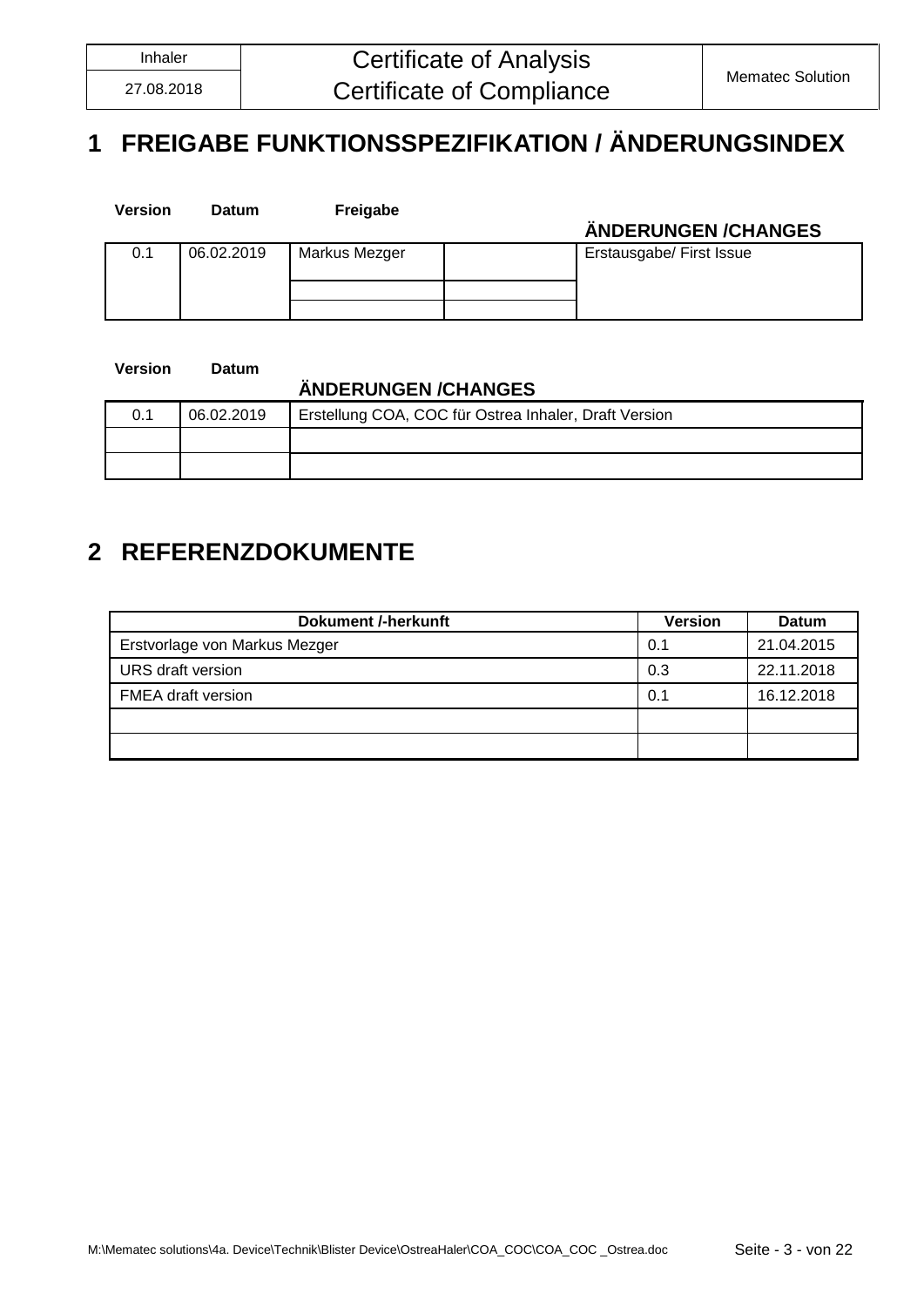# <span id="page-3-0"></span>**3 ABKÜRZUNGEN / ABBREVIATION**

Allgemeine Abkürzungen / General Abbrevation

| Auftragnehmer                                                                                                                                                                                                                                                        |
|----------------------------------------------------------------------------------------------------------------------------------------------------------------------------------------------------------------------------------------------------------------------|
| Actuator-Sensor-Interface (Feldbussystem)                                                                                                                                                                                                                            |
| Berufsgenossenschaft Vorschrift                                                                                                                                                                                                                                      |
| Code of Federal Regulations                                                                                                                                                                                                                                          |
| Deutsches Institut für Normung e. V.                                                                                                                                                                                                                                 |
| Elektromagnetische Verträglichkeit                                                                                                                                                                                                                                   |
| Europäische Norm                                                                                                                                                                                                                                                     |
| First In First Out (Speicherorganisationsprinzip)                                                                                                                                                                                                                    |
| Failure Mode and Effect Analysis                                                                                                                                                                                                                                     |
| Gerätesicherheitsgesetz                                                                                                                                                                                                                                              |
| <b>Good Manufacturing Practice</b>                                                                                                                                                                                                                                   |
| Hochfrequenz                                                                                                                                                                                                                                                         |
| Human Machine Interface                                                                                                                                                                                                                                              |
| International Electrotechnical Commission (Internationale Normungs Organisation                                                                                                                                                                                      |
| In Process Control, Industrie-PC                                                                                                                                                                                                                                     |
| National Fire Protection Agency                                                                                                                                                                                                                                      |
| Open Process Communication Standard                                                                                                                                                                                                                                  |
| Supervisory Control And Data Acquisition (Linienleitsystem)                                                                                                                                                                                                          |
| Standard Operation Procedure (Arbeitsanweisung)                                                                                                                                                                                                                      |
| Underwriters Laboratory (Amerikanische Sicherheits- und Normen Organisation)                                                                                                                                                                                         |
| Unterbrechungsfreie Stromversorgung                                                                                                                                                                                                                                  |
| Verband der Elektrotechnik Elektronik Informationstechnik e.V.                                                                                                                                                                                                       |
| Extended Markup Language (Communication format standard)                                                                                                                                                                                                             |
| Title 21 Code of Federal Regulations Part 11 (US-amerikanisches Bundesgesetz<br>zum Thema "Electronic Records, Elektronic Signatures")                                                                                                                               |
| Design Qualification (Designqualifizierung)                                                                                                                                                                                                                          |
| "wie gebaut" d.h. der tatsächlichen Installation entsprechend                                                                                                                                                                                                        |
| Jede mögliche Kombination von Text, Graphiken, Daten, Bild- oder sonstigen<br>Electronic Record Informationsdarstellungen in digitaler Form, die mit Hilfe eines Rechnersystems<br>erstellt, modifiziert, gepflegt, archiviert, wiedergefunden oder verteilt werden. |
| Good Automated Manufacturing Practice (Leitfaden der ISPE zur guten<br>Herstellungspraxis mit automatisierten Systemen)                                                                                                                                              |
| Factory Acceptance Test (Prüfung beim Hersteller                                                                                                                                                                                                                     |
| Installation Qualification (Funktionsqualifizierung)                                                                                                                                                                                                                 |
| <b>Operational Qualification</b>                                                                                                                                                                                                                                     |
| Performance Qualification (Leistungsqualifizierung)                                                                                                                                                                                                                  |
| <b>Qualification Master Plan</b>                                                                                                                                                                                                                                     |
| Site Accetptance Test (Prüfung am Installationsort)                                                                                                                                                                                                                  |
| System Life Cycle (Lebenszyklus eines systems)                                                                                                                                                                                                                       |
| Open-Point-List                                                                                                                                                                                                                                                      |
| User Requirement Specification (Benutzeranforderung)                                                                                                                                                                                                                 |
| Proof of Principle                                                                                                                                                                                                                                                   |
|                                                                                                                                                                                                                                                                      |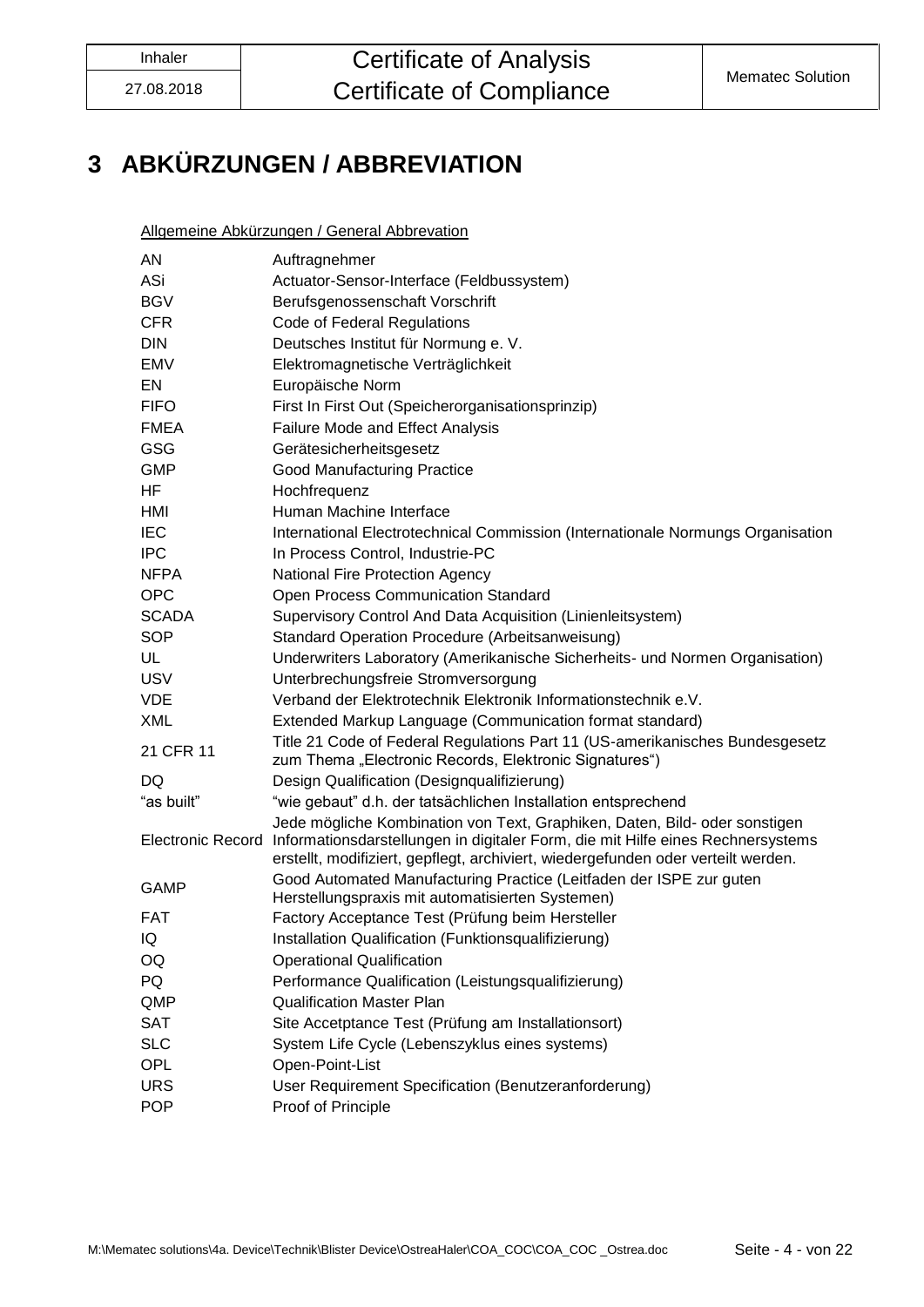#### <span id="page-4-0"></span>**3.1 Projekt Spezifische Abkürzungen / Project Specific Abbreviations**

The 'definitions' section is used to define all terms and phrases which are used in the body of the specification but which may be ambiguous in their meaning. The definitions captured in this generic specification are likely to be required but care should be taken to capture any other words or phrases which require defining.

| Active Ingredient                                                                                                                                                                                                  | Ingredient<br>Active<br>The part of<br>the<br>formulation with therapeutic effect.                                                                                         |  |  |
|--------------------------------------------------------------------------------------------------------------------------------------------------------------------------------------------------------------------|----------------------------------------------------------------------------------------------------------------------------------------------------------------------------|--|--|
| <b>Delivered Dose</b>                                                                                                                                                                                              | The mass of active ingredient received by the patient during<br>a single inhalation. This can also be known as the Emitted<br>Dose.                                        |  |  |
| Device                                                                                                                                                                                                             | The fully assembled inhaler (excluding all<br>packaging).                                                                                                                  |  |  |
| Device Pressure Drop                                                                                                                                                                                               | A pressure drop created through the device<br>by an inspiratory flow rate.                                                                                                 |  |  |
| Dose Content Uniformity<br>The repeatability of the delivered dose<br>during the lifetime of a device and between<br>devices. Abbreviated to DCU.                                                                  |                                                                                                                                                                            |  |  |
| <b>Fine Particle Dose</b>                                                                                                                                                                                          | The mass of active ingredient with an<br>aerodynamic diameter of 5 microns or less<br>received by the patient during a single<br>inhalation. Abbreviated to FPD.           |  |  |
| <b>Fine Particle Fraction</b>                                                                                                                                                                                      | The percentage of delivered dose with an<br>aerodynamic particle size of 5 microns or<br>less. Abbreviated to FPF.                                                         |  |  |
| <b>FMECA</b><br><b>Failure Mode, Effects and Criticality</b><br>Analysis - a bottom up risk management<br>technique / design tool that systematically<br>identifies failures that lead to hazardous<br>conditions. |                                                                                                                                                                            |  |  |
| Formulation                                                                                                                                                                                                        | The active ingredient stored in the inhaler<br>and its associated lactose carrier.                                                                                         |  |  |
| <b>FTA</b>                                                                                                                                                                                                         | Fault Tree Analysis – a top down risk<br>management technique / design tool that<br>uses hazardous conditions to systematically<br>identify device or system failures.     |  |  |
| <b>Inhalation Path</b>                                                                                                                                                                                             | The path of air into and out of the device<br>and into the patient's mouth.                                                                                                |  |  |
| <b>Metered Dose</b>                                                                                                                                                                                                | The mass of active ingredient removed<br>from the bulk reservoir during normal<br>operation or for discrete dose devices - the<br>mass of active ingredient contained in a |  |  |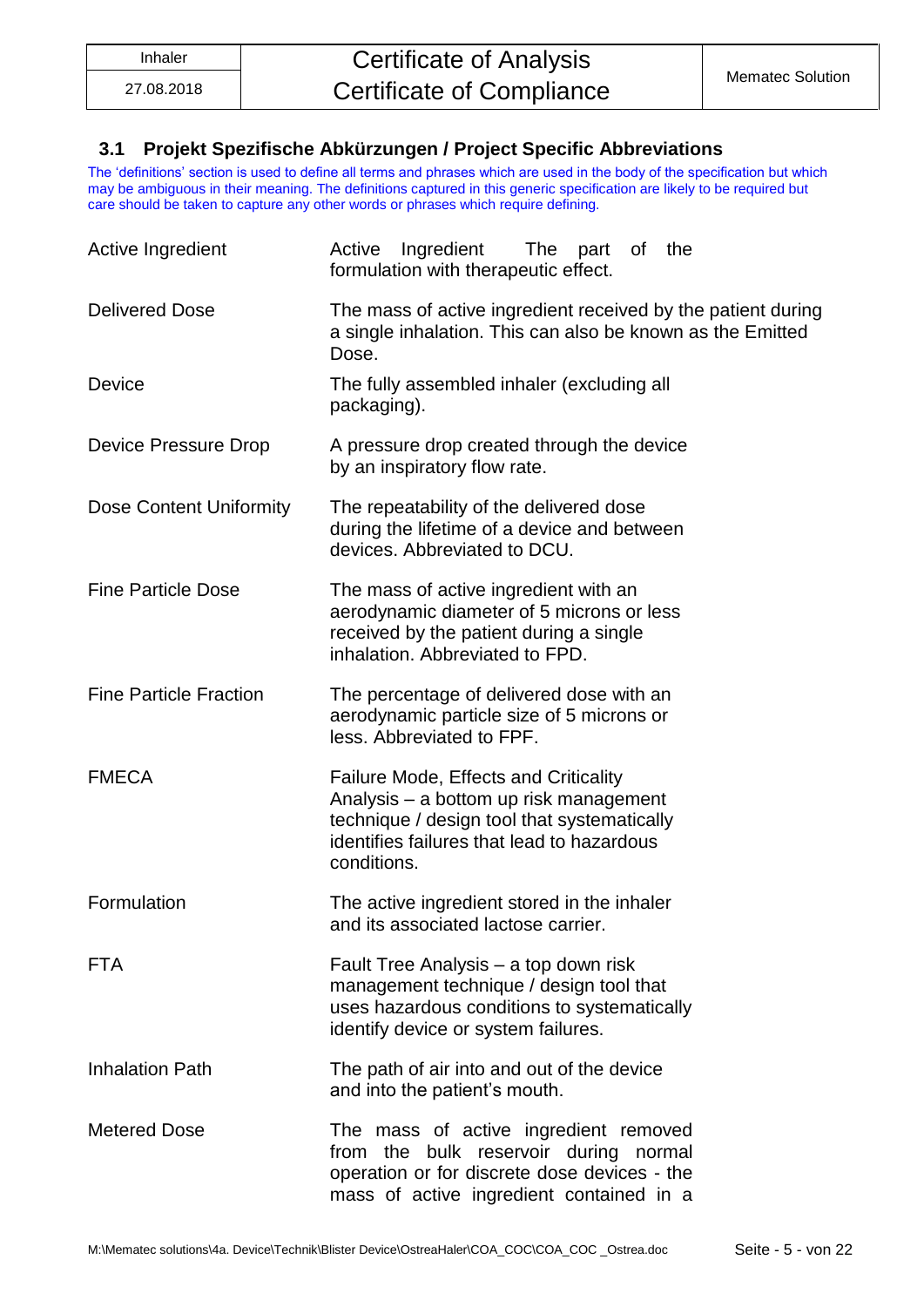| Inhaler                                                                                                            | Certificate of Analysis                                                                                                                                                                                                                                                                                                                                                                   |                         |
|--------------------------------------------------------------------------------------------------------------------|-------------------------------------------------------------------------------------------------------------------------------------------------------------------------------------------------------------------------------------------------------------------------------------------------------------------------------------------------------------------------------------------|-------------------------|
| 27.08.2018                                                                                                         | Certificate of Compliance                                                                                                                                                                                                                                                                                                                                                                 | <b>Mematec Solution</b> |
|                                                                                                                    | discrete dose chamber. The metered dose<br>for the capsule device is the capsule itself.                                                                                                                                                                                                                                                                                                  |                         |
| <b>Nominal Dose</b>                                                                                                | The label claimed delivered dose per<br>normal operation, which is equal to the<br>nominal, delivered dose.                                                                                                                                                                                                                                                                               |                         |
| <b>Normal Operation</b>                                                                                            | The operation of the device performing all<br>the operating steps in the correct operating<br>sequence and generating a device pressure<br>drop of 4kPa. A 4kPa pressure drop<br>represents a medium resistance inhaler as<br>defined by the EP and USP. Where a low or<br>high resistance inhaler is being specified<br>the pressure drop values will need to be<br>altered accordingly. |                         |
| <b>Nominal Actuation</b>                                                                                           | [TBD]. This will be the orientation of the<br>device during                                                                                                                                                                                                                                                                                                                               |                         |
| Orientation                                                                                                        | normal actuation.                                                                                                                                                                                                                                                                                                                                                                         |                         |
| Nominal Inhalation                                                                                                 | [TBD]. This will be the orientation of the<br>device during                                                                                                                                                                                                                                                                                                                               |                         |
| Orientation                                                                                                        | normal inhalation.                                                                                                                                                                                                                                                                                                                                                                        |                         |
| <b>Patient</b>                                                                                                     | The person who uses the device to receive<br>the formulation.                                                                                                                                                                                                                                                                                                                             |                         |
| PIF                                                                                                                | Median Peak Inspiratory Flow (PIF)                                                                                                                                                                                                                                                                                                                                                        |                         |
| <b>Particle Size Distribution</b>                                                                                  | The distribution of particle sizes in the<br>delivered dose.                                                                                                                                                                                                                                                                                                                              |                         |
| <b>RSD</b>                                                                                                         | Relative Standard Deviation = $100x$<br>(Standard deviation / Mean).                                                                                                                                                                                                                                                                                                                      |                         |
| <b>Secondary Packaging</b>                                                                                         | All external packaging surrounding the<br>device during pre-sale storage.                                                                                                                                                                                                                                                                                                                 |                         |
| Shot weight                                                                                                        | The mass of formulation delivered from the<br>device on a single actuation during normal<br>operation.                                                                                                                                                                                                                                                                                    |                         |
| S.G.<br>Specific Gravity = density of a substance /<br>density of water at $4^{\circ}$ C (1000kg/m <sup>3</sup> ). |                                                                                                                                                                                                                                                                                                                                                                                           |                         |
| Specification                                                                                                      | A dose is defined as being delivered to<br>specification if its fine particle dose is within<br>$±20\%$ of the fine particle dose during<br>normal operation.                                                                                                                                                                                                                             |                         |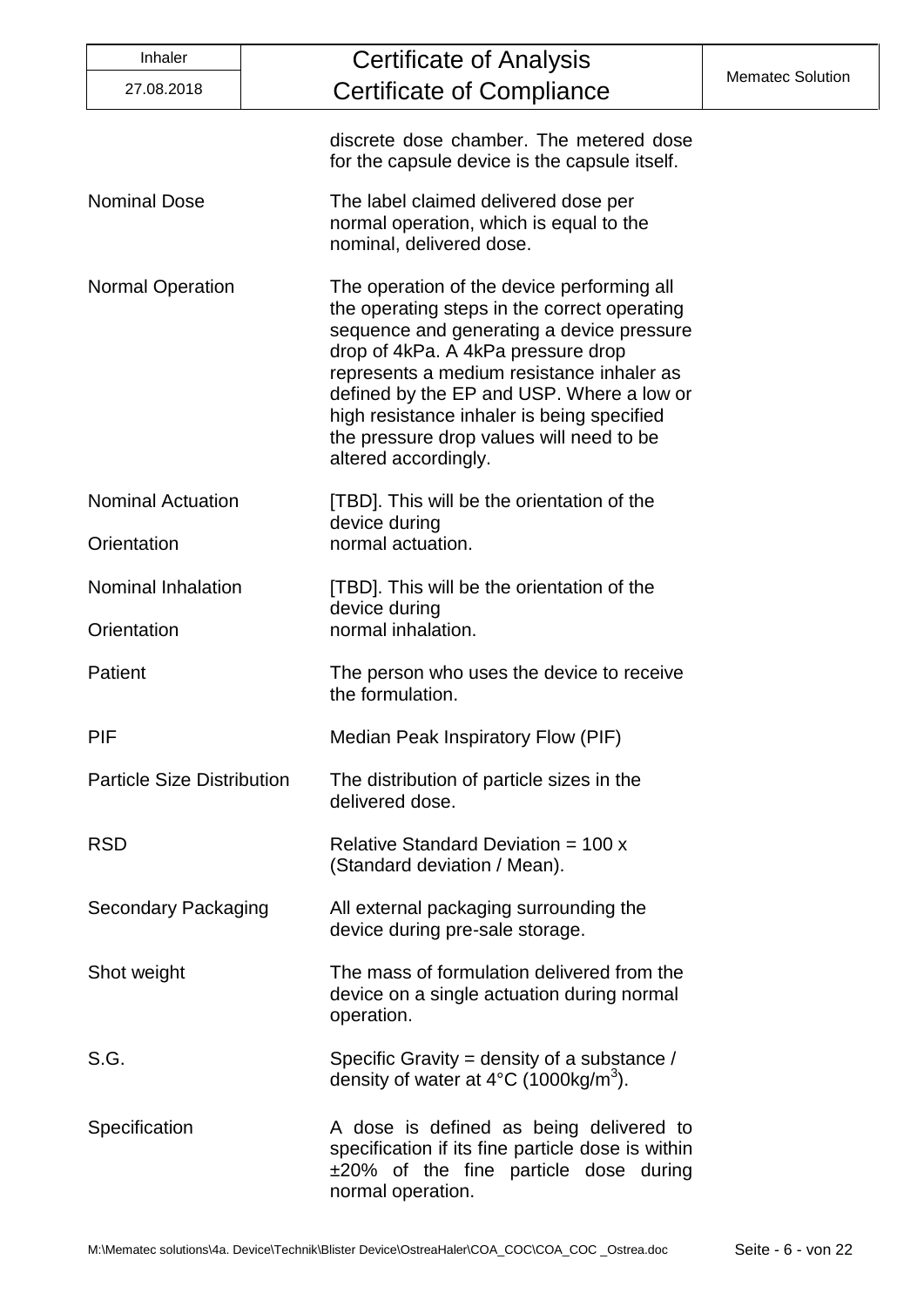### <span id="page-6-0"></span>**4 EINFÜHRUNG / INTRODUCTION**

This document has been written as a detailed description for a dry powder inhaler (DPI) Ostrea inhaler device.

This document contains regulatory requirements and industry standards present at the time of writing. A careful check of all current requirements should be made prior to issuing the specification for a product. Where no regulatory or industry standards exist, Mematec Solutions has used other source materials and its experience of DPI design to set requirements.

Blue text is text that has been added for instructions on how to use the generic specification template. This does not form part of the generic requirements specification and should be removed from the tailored specification

### <span id="page-6-1"></span>**4.1 Zielvorgabe des Dokuments / Objective of the document**

The objective of this document is to define the requirements for the OstreaHaler and the Torus- dry powder inhaler. It provides the full set of requirements against which the system will be validated and, as such, forms the primary reference document for use during design and development.

### <span id="page-6-2"></span>**5 RICHTLINIEN / REFERENCED DOCUMENTS**

Where appropriate, sources or fuller explanations of requirements should be given. This section defines the abbreviations used for these references to reduce the amount of text required in the body of the specification.

These documents only form requirements to the extent explicitly stated wherever they are referenced in this document.

| [ACPS]      | Parametric tolerance Interval test for Delivered Dose Uniformity"<br>Advisory Committee for Pharmaceutical Science October 2005                |  |
|-------------|------------------------------------------------------------------------------------------------------------------------------------------------|--|
| [ADULTDATA] | Adultdata: The handbook of adult anthropometric and strength<br>measurements (Published by Product Safety and Testing Group<br>(PSTG), 1998).  |  |
| [BATT]      | Directive 2006/66/EC of the European Parliament and of the<br>Council on batteries and accumulators and waste batteries and<br>accumulators    |  |
| [BIO]       | Draft Guidance for Industry - Bioavailability and Bioequivalence<br>Studies for Nasal Aerosols and Nasal Sprays for Local Action:<br>FDA, 2003 |  |
| [CHILDDATA] | handbook of<br>Childdata:<br>The<br>child<br>measurements<br>and<br>capabilities (Published by PSTG, 1995).                                    |  |
| [CHOKING]   | BS EN 71-7:2002 - Safety of toys. Finger paints. Requirements                                                                                  |  |

# and test methods.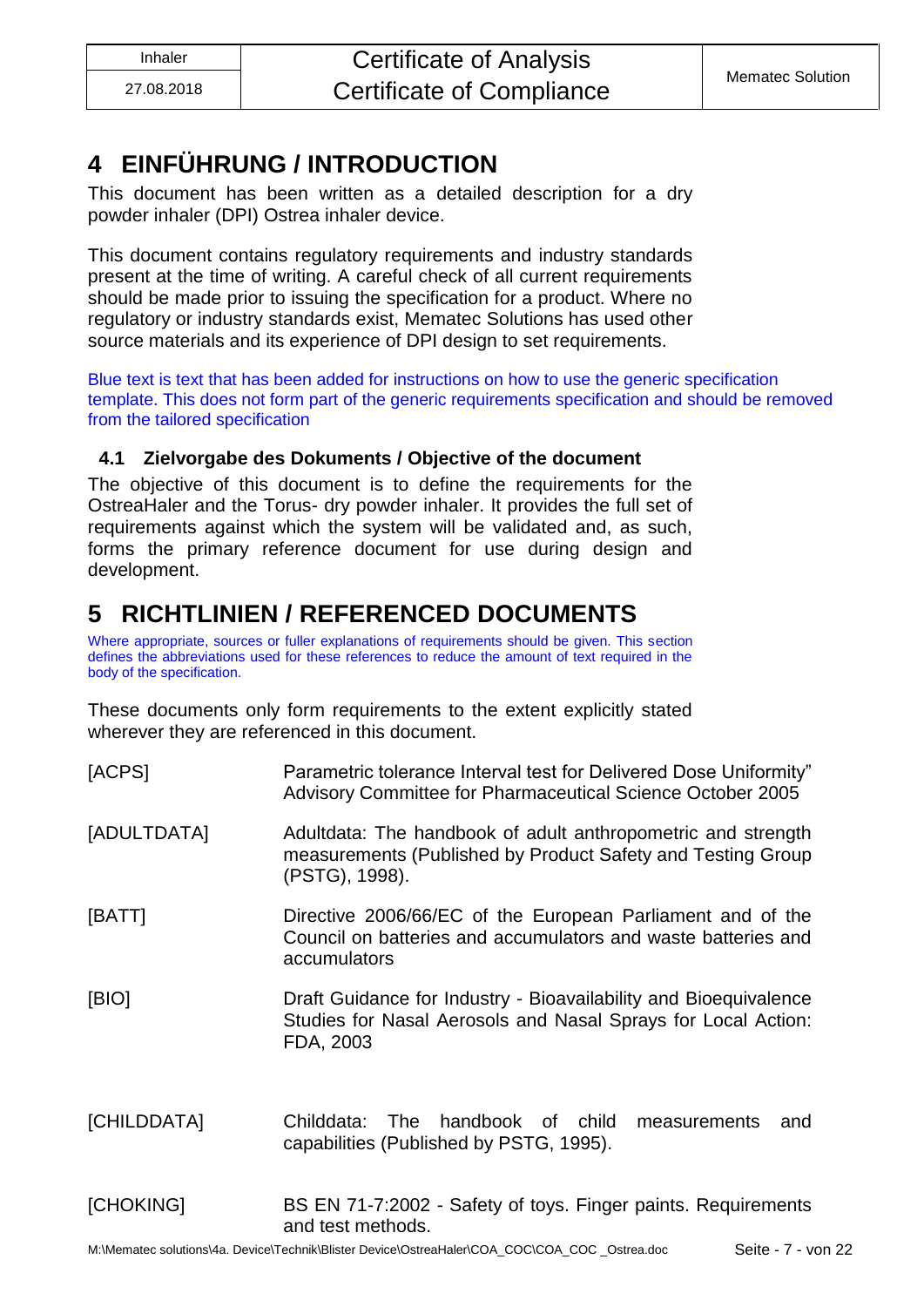| Inhaler                                                                                                                                  | <b>Certificate of Analysis</b>                                                                                                                               |                         |  |
|------------------------------------------------------------------------------------------------------------------------------------------|--------------------------------------------------------------------------------------------------------------------------------------------------------------|-------------------------|--|
| 27.08.2018                                                                                                                               | <b>Certificate of Compliance</b>                                                                                                                             | <b>Mematec Solution</b> |  |
|                                                                                                                                          | ASTM F963-07e1- Standard Consumer Safety Specification on<br>Toy Safety.                                                                                     |                         |  |
| [CYTO]                                                                                                                                   | ISO10993-parts 1 to 18: 1997-2008 - Cytotoxicity.                                                                                                            |                         |  |
| [DOSE COUNTER]                                                                                                                           | Guidance for Industry - Integration of Dose-Counting<br>Mechanisms into MDI Drug Products: FDA, 2003.                                                        |                         |  |
| [DROP]                                                                                                                                   | IEC 60068-2-32:1975 Environmental Testing-Tests. Test Ed:<br>Free fall                                                                                       |                         |  |
| [ELEC SAFETY]                                                                                                                            | IEC 60601-1 Medical electrical equipment. General<br>requirements for safety.                                                                                |                         |  |
|                                                                                                                                          | IEC 60601-1-1 Medical electrical equipment, collateral<br>standard. Safety requirements for medical electrical systems.                                      |                         |  |
|                                                                                                                                          | IEC 60601-1-4 Medical electrical equipment, collateral<br>standard. General requirements for programmable electrical<br>medical systems                      |                         |  |
| [EMC]                                                                                                                                    | IEC 60601-1-2 Medical electrical equipment, collateral<br>standard. Electromagnetic compatibility: requirements and tests                                    |                         |  |
|                                                                                                                                          | IEC 61000-4-2 2001 Electromagnetic compatibility: Testing and<br>measurement techniques - electrostatic discharge immunity<br>tests                          |                         |  |
|                                                                                                                                          | IEC 61000-4-2 2001 Electromagnetic compatibility: Testing and<br>measurement techniques - Radiated, radio frequency,<br>electromagnetic field immunity test. |                         |  |
| [EMEA1]                                                                                                                                  | Note for Guidance on Dry Powder Inhalers: CPMP, 1998.                                                                                                        |                         |  |
| [EMEA2]                                                                                                                                  | Guideline on the pharmaceutical quality of inhalation and nasal<br>products: CHMP, 2006                                                                      |                         |  |
| [EP]                                                                                                                                     | European Pharmacopoeia, Sixth Edition, 2008                                                                                                                  |                         |  |
| [EPAG]                                                                                                                                   | Summary of test methods for use and misuse of inhalers:<br>EPAG. Available from www.epag.co.uk/Inuse.htm                                                     |                         |  |
| [GUIDANCE]                                                                                                                               | Draft Guidance for Industry - Metered Dose Inhaler (MDI) and<br>Dry Powder Inhaler (DPI) Drug Products: FDA, 1998.                                           |                         |  |
| $[IPAC-RS]$                                                                                                                              | A Parametric Tolerance Interval Test for Improved Control of<br>Delivered Dose Uniformity of Orally Inhaled and nasal Drug<br>Products: IPAC-RS, Nov. 2001.  |                         |  |
| [ SO13485]<br>BS EN ISO 13485: 2003 - Quality Systems - Medical Devices -<br>particular requirements for the application of EN ISO 9001. |                                                                                                                                                              |                         |  |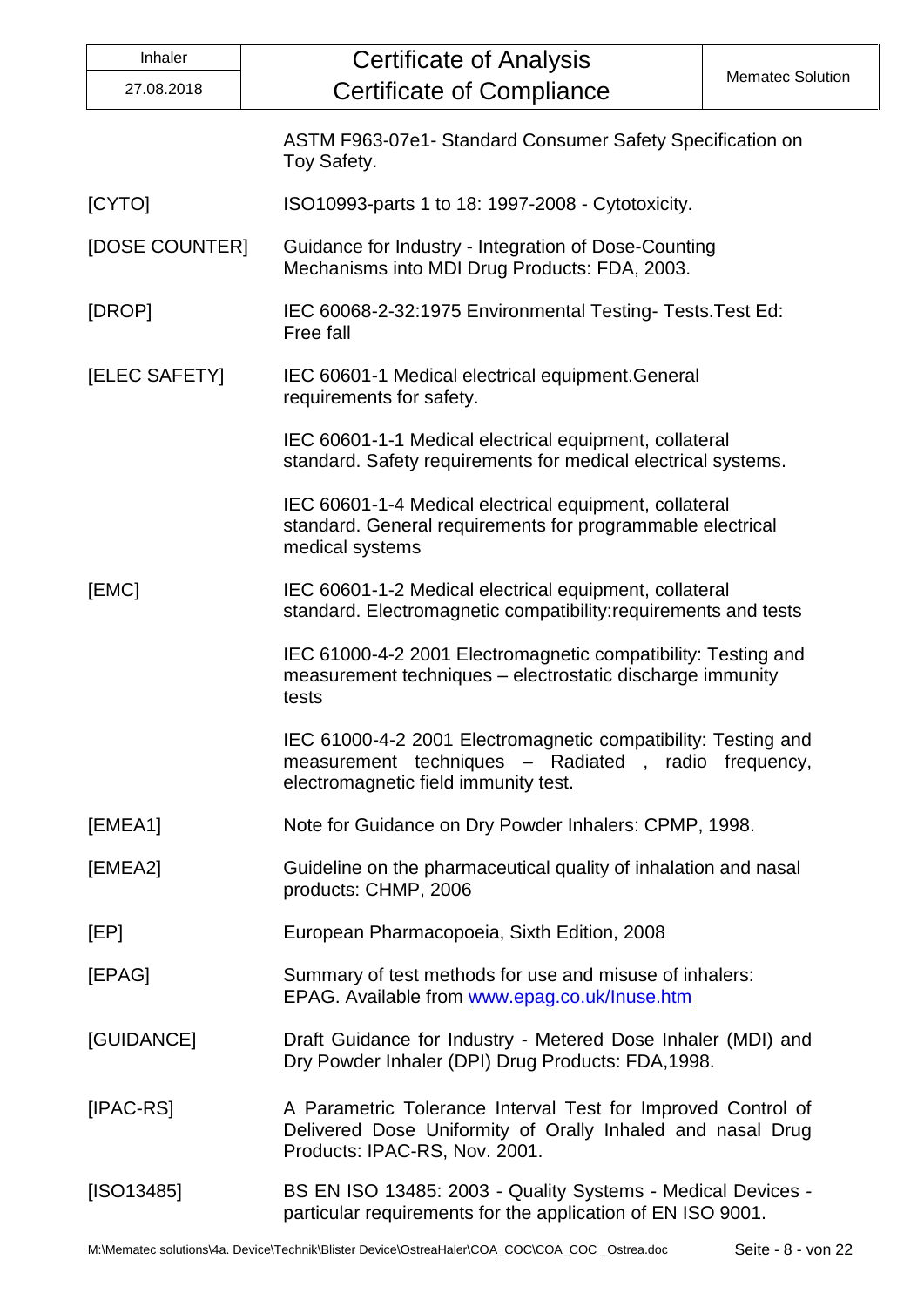| Inhaler                                                                                                                                                                      | <b>Certificate of Analysis</b>                                                                                                                                                                        |  |  |
|------------------------------------------------------------------------------------------------------------------------------------------------------------------------------|-------------------------------------------------------------------------------------------------------------------------------------------------------------------------------------------------------|--|--|
| 27.08.2018                                                                                                                                                                   | <b>Mematec Solution</b><br><b>Certificate of Compliance</b>                                                                                                                                           |  |  |
| [ISO20072]                                                                                                                                                                   | Draft BS ISO 20072 2007 Aerosol drug delivery devices design<br>verification - Requirements and test methods                                                                                          |  |  |
| [ISO9001]                                                                                                                                                                    | Quality Systems, BS EN ISO 9001: 2000 (will be updated 2008)                                                                                                                                          |  |  |
| [ T ]                                                                                                                                                                        | ISO10993-1-17: 1992-2007 - Intracutaneous<br>Toxicity or<br>Irritation.                                                                                                                               |  |  |
| [LABEL]                                                                                                                                                                      | Guidance on Medical Device Patient Labelling; Final Guidance<br>for Industry and FDA reviewers: FDA, 2001.                                                                                            |  |  |
| [LIGHT]                                                                                                                                                                      | BS 2782-5, Method 540G:1995: Methods of testing plastics.<br>Optical and colour properties, weathering. Methods of exposure<br>to laboratory light sources. Open flame carbon-arc lamps.              |  |  |
| [MDD]                                                                                                                                                                        | Medical Device Directive, 93/42/EEC, 1993.                                                                                                                                                            |  |  |
|                                                                                                                                                                              | Essential requirements Annex 1/93/42/EEC                                                                                                                                                              |  |  |
| [PARTICULATES]                                                                                                                                                               | "Best Practises for Managing Quality and Safety of Foreign<br>Particles" J Blanchard et al Pharmaceutical Research 24.3 2007<br>471-479                                                               |  |  |
|                                                                                                                                                                              | "Measurement and Identification of Foreign Particles in a QbD<br>Environment Streamlining with Efiicient Analytical Methods"<br>O. Valet and M. Lankers Respiratory Drug Delivery 2008                |  |  |
|                                                                                                                                                                              | "Proposal for Foreign Particles Testing in Orally Inhaled and<br>Nasal Drug Products" J. Hart Respitory Drug Delivery 2004                                                                            |  |  |
| [OLDERADULT]                                                                                                                                                                 | Older Adultdata: The handbook of Measurements and<br>Capabilities of the Older Adult (Published by PSTG, 2000).                                                                                       |  |  |
| [QSR]<br>Current Good Manufacturing Practice (cGMP) for Medical<br>Devices & In Vitro Diagnostic Products - Quality Systems<br>Regulation, 21 CFR Part 820, FDA, April 2008. |                                                                                                                                                                                                       |  |  |
| [RECYCL]                                                                                                                                                                     | ISO 14021:1999 Environmental Labels and Declarations                                                                                                                                                  |  |  |
| [ROHS]                                                                                                                                                                       | Directive 2002/95/EC of the European Parliament and of the<br>Council of 27 January 2003 on the "Restriction of the Use of<br>certain Hazardous Substances in electrical and electronic<br>equipment" |  |  |
| [Control]                                                                                                                                                                    | Directive 21 CFR 820.30 for US required Design controls                                                                                                                                               |  |  |
| [SENS]                                                                                                                                                                       | ISO10993-1-17: 1992-2007 - Sensitization.                                                                                                                                                             |  |  |
| [USP]                                                                                                                                                                        | United States Pharmacopoeia 31, 2008.                                                                                                                                                                 |  |  |
| [VENTILATION]                                                                                                                                                                | BS 7272-1:2000 - Writing and<br>marking<br>instruments.<br>Specification for safety caps.                                                                                                             |  |  |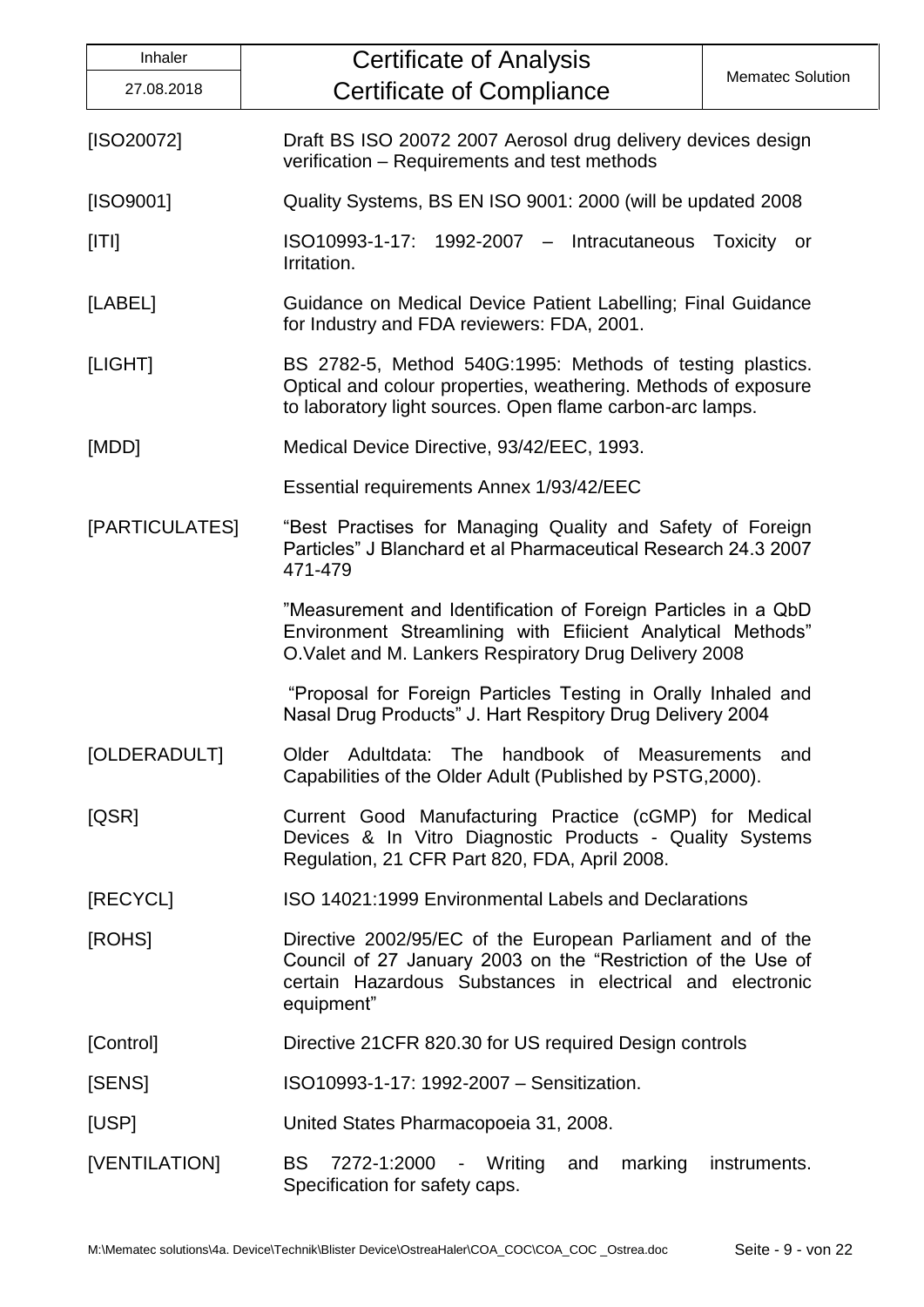| Inhaler      | <b>Certificate of Analysis</b>                                                                                                             |                         |
|--------------|--------------------------------------------------------------------------------------------------------------------------------------------|-------------------------|
| 27.08.2018   | <b>Certificate of Compliance</b>                                                                                                           | <b>Mematec Solution</b> |
| [VIBRATION1] | IEC 60068-2-64: 1993- Environmental testing. Test methods.<br>Test Fh. Vibration, broad band random (digital control) and<br>guidance      |                         |
|              | IEC 60068-2-27: 2008 Environmental testing. Test Ea and<br>guidance: Shock                                                                 |                         |
| [VIBRATION2] | IEC 60068-2-6: 2008- Environmental testing. Test methods.<br>Test Fc. Vibration (sinusoidal).                                              |                         |
|              | IEC 60068-2-7: 1993 - 60068-2-7: 1983 - Environmental testing.<br>Test methods. Test Ga and guidance. Acceleration, steady<br>state.       |                         |
|              | IEC 60068-2-29: 1993 - Environmental testing. Test methods.<br>Environmental testing procedures. Tests. Test Eb and<br>guidance. Bump.     |                         |
|              | <b>US Standards:</b>                                                                                                                       |                         |
|              | D3332-99 (2004)- Standard Test Methods for<br><b>ASTM</b><br>Mechanical-Shock Fragility of Products, Using Shock Machines.                 |                         |
|              | ASTM D3580-95 (2004)- Standard Test Methods for Vibration<br>(Vertical Linear Motion).                                                     |                         |
|              | ASTM D5112-98 (2003)– Standard Test method for Vibration<br>(Horizontal Linear Sinusoidal Motion) Test of Products.                        |                         |
|              | <b>Electrical Standards:</b>                                                                                                               |                         |
|              | IEC 60601-1: 2005 Medical Electrical Equipment- Part 1:<br><b>General Requirements for Safety.</b>                                         |                         |
| [WEEE]       | Directive 2002/96/EC of the European Parliament and of the<br>Council of 27 January 2003 on "Waste Electrical and Electronic<br>Equipment" |                         |
| [FDA]        | Draft Guidance from 22. June 2011. Applying Human Factors<br>and usability engineering to optimize medical device design                   |                         |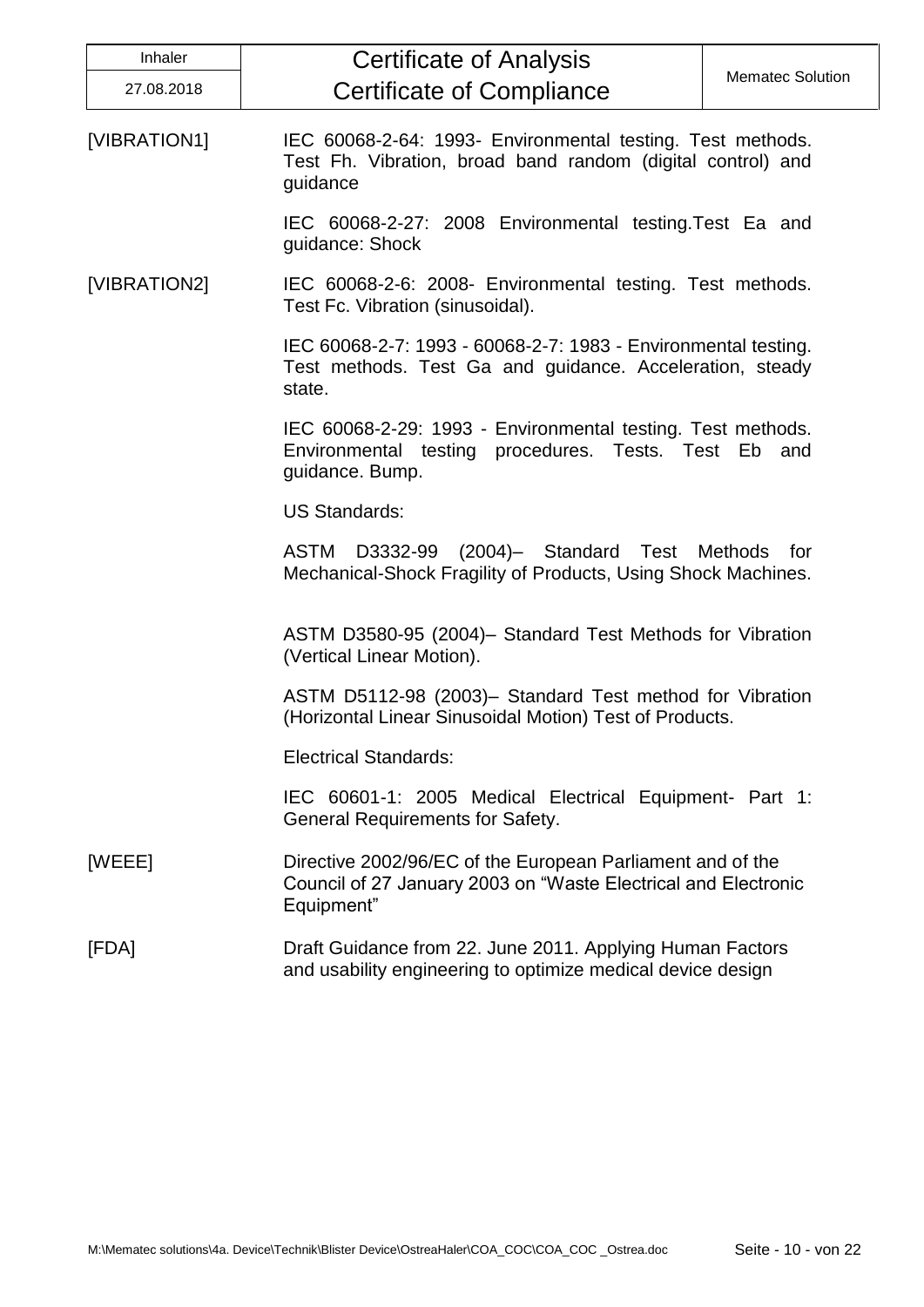### <span id="page-10-0"></span>**6 EINLEITUNG/ GENERAL DESCIPTION**

### <span id="page-10-1"></span>**6.1 Anwendungsbereich / Area of Use:**

Blister based device for Seritide.

Seretide contains two active ingredients, salmeterol and fluticasone propionate:-salmeterol is a long-acting bronchodilator. Bronchodilators ensure that the airways in the lungs remain clear. This makes it easier to inhale and exhale air. The effect lasts at least 12 hours. Fluticasone propionate is a corticosteroid that reduces swelling and irritation in the lungs.

### <span id="page-10-2"></span>**7 PATENTE:**

Ostrea Patente which are applied.

"EU- Geschmacksmuster" 002988923-0001 "Designschutz in D" 402015201985.8

### <span id="page-10-3"></span>**8 MODULARER AUFBAU, MODULAR STRUCTURE**

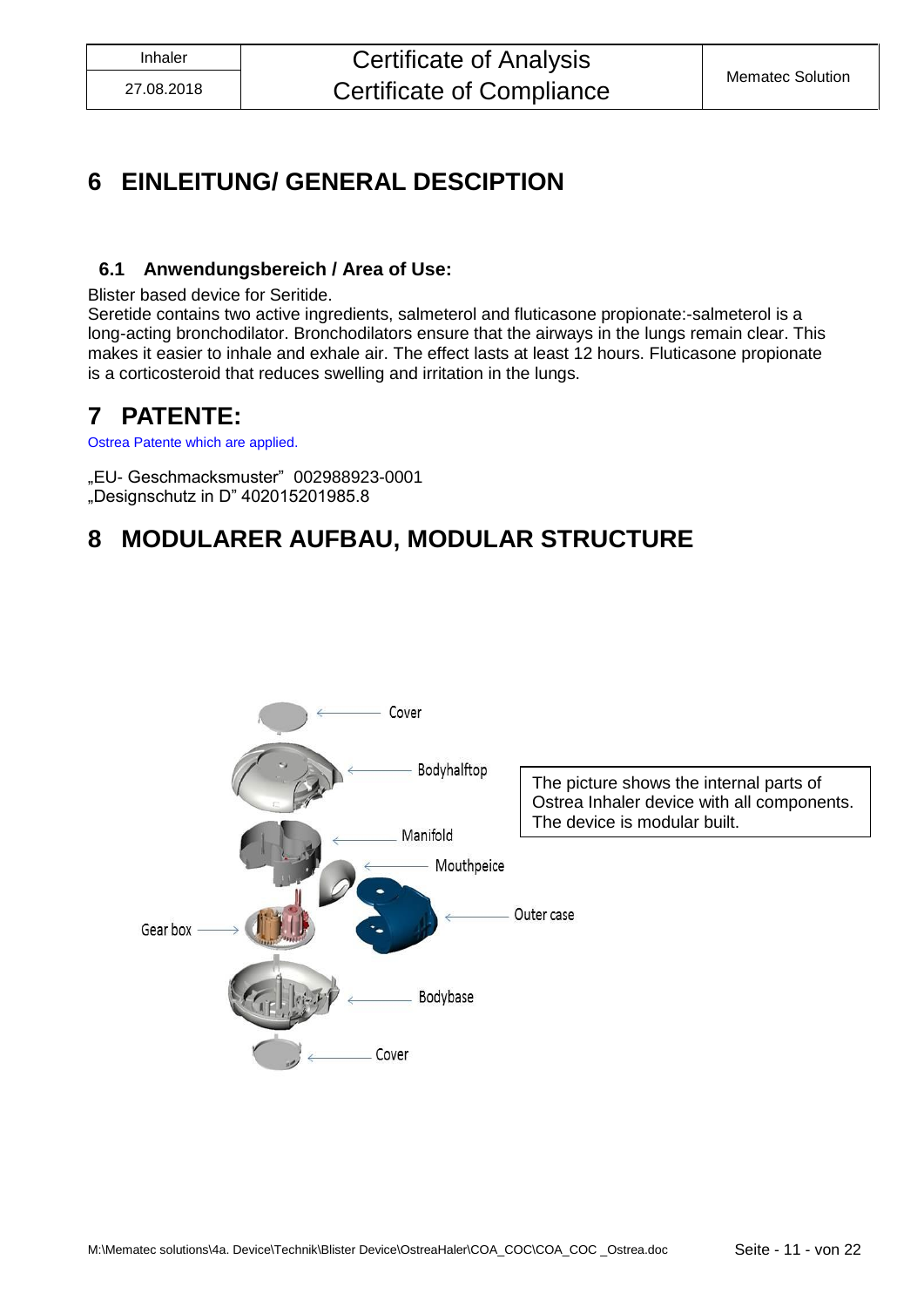#### **Standard:**

#### **Varianten/ Variants:**

Blister strip 61 cavity and later 31 cavities. 31 Cavity is not part of initial design order Only the Counter wheel needs to be changed. Instead of 60 filled cavities we will show 30 filled cavities.

#### **Optionen/ Options:**

Different strength of Seritide

### <span id="page-11-0"></span>**9 PACKAGING**

The Device Ostrea will be available full assembled and delivered in bulk. The device is packed in a PE Bag. The number of device per bag is 500x.

### <span id="page-11-1"></span>**10 SHIPMENT OF THE DEVICE**

Shipment procedure

The Device will be shipped in 1x cartons with the amount of 250 Devices. The Dimension of the carton is: 0,6m<sup>3</sup> (dimension can be varied from Customer to customer)

### <span id="page-11-2"></span>**11 STABILITY OF THE DEVICE**

The Device and is selected materials are designed for a minimum time of storage in ambient temperature of minimum 2 years. The stability test must be performed at the customer side due to the local manufacturing of the blister strip. Main parameters influencing the stability of the blister strip are the parameter: Heating Temperature, Time and Pressure.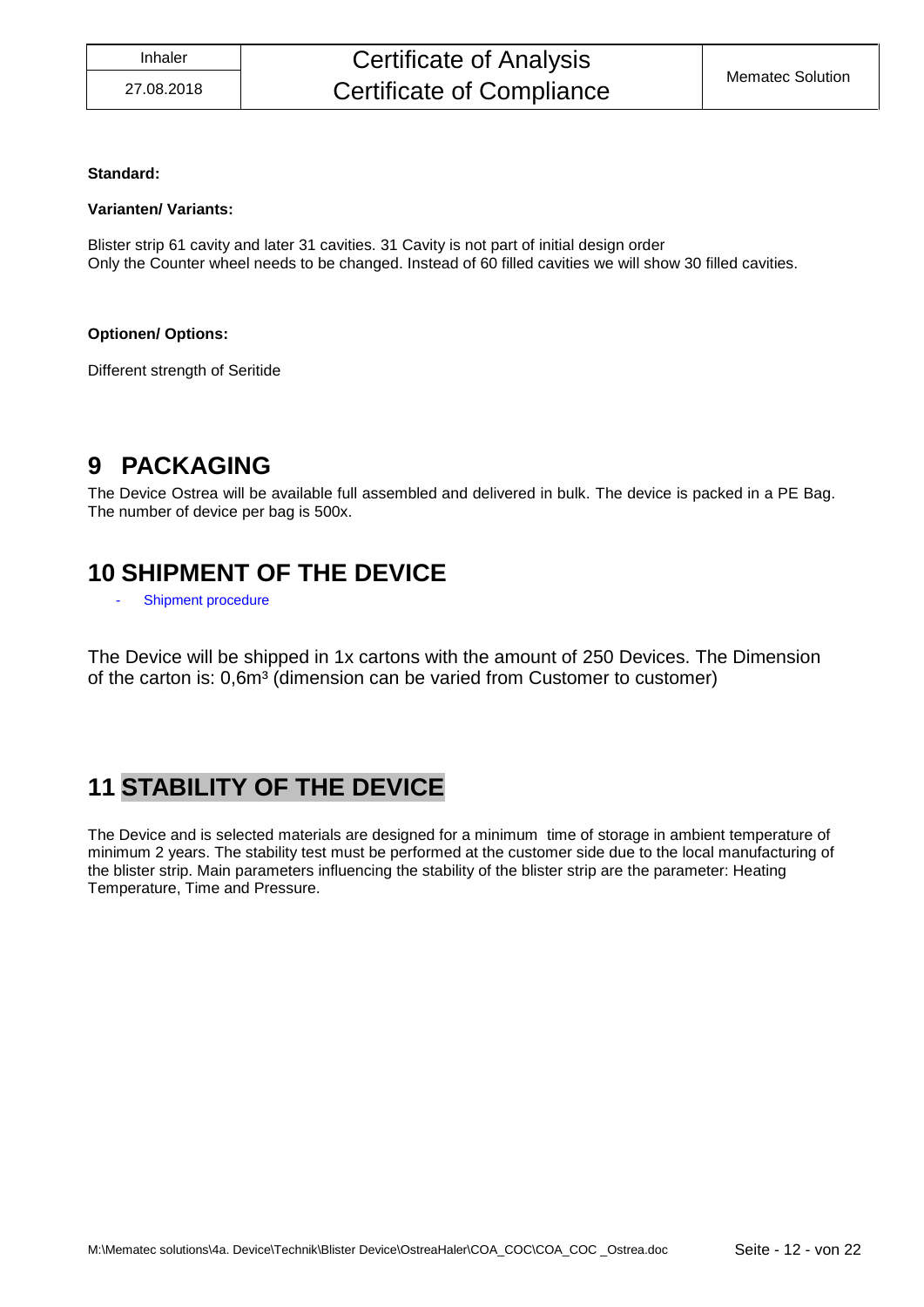## <span id="page-12-0"></span>**12 MATERIAL SELECTION AND CERTIFICATES**

| Description of the materials which are used.                      |                                                                                                                 |                                                                                                                                                                                                                                                                                                                                                     |
|-------------------------------------------------------------------|-----------------------------------------------------------------------------------------------------------------|-----------------------------------------------------------------------------------------------------------------------------------------------------------------------------------------------------------------------------------------------------------------------------------------------------------------------------------------------------|
| Description of the materials<br>and components:<br>Ostrea Inhaler | Device, blister based, called<br>OstreaHaler<br>Jalonger                                                        | Desciption:<br>Dimensions, Sizes,<br>ø:approx. 86mm, W:approx.30mm<br>Weight: 65g<br>Material: plastic housing with Alu -Alu<br><b>Blister</b><br>Ambient conditions:<br>RH 35-65%<br>T:23°C ±5°C<br>Tolerances are defined in mematec parts<br>drawings<br>Colour Body Base: White                                                                 |
|                                                                   |                                                                                                                 |                                                                                                                                                                                                                                                                                                                                                     |
| Description of the materials<br>and components                    | Pulver, Powder:<br>Seritide in different strength.<br>Responsible for the Data are<br>the distributing Company. | Description:<br>Description<br>- Mass: 12,5mg<br>- Density: depending on the API and Lactose<br>- Moisture sensitivity: needs to be protected<br>against moisture<br>- Melting point: depending on the Powder Blend<br>- Segregation: yes due to blend<br>- Particle size: 2-100µ<br>- Particle size distribution: depending on the<br>Powder Blend |
| Description of the materials<br>and components<br>Mouthpiece      | Part 1<br><b>Mouth Piece</b><br>Part in contact with patient<br>requires FDA confirmation                       | Description:<br>Dimensions: 24.70mm x 45.6mm x 13.42mm<br>- Material: FDA Confirm PP<br>- Colour: white<br>- Environmental conditions: 15-85% RH and T: -<br>10°C - 45°C<br>Surface: electro- polished<br>Density = $0.001$ g/mm3<br>$Mass = 1.2g$<br>- Volume= 1354.72 mm3                                                                         |
|                                                                   |                                                                                                                 |                                                                                                                                                                                                                                                                                                                                                     |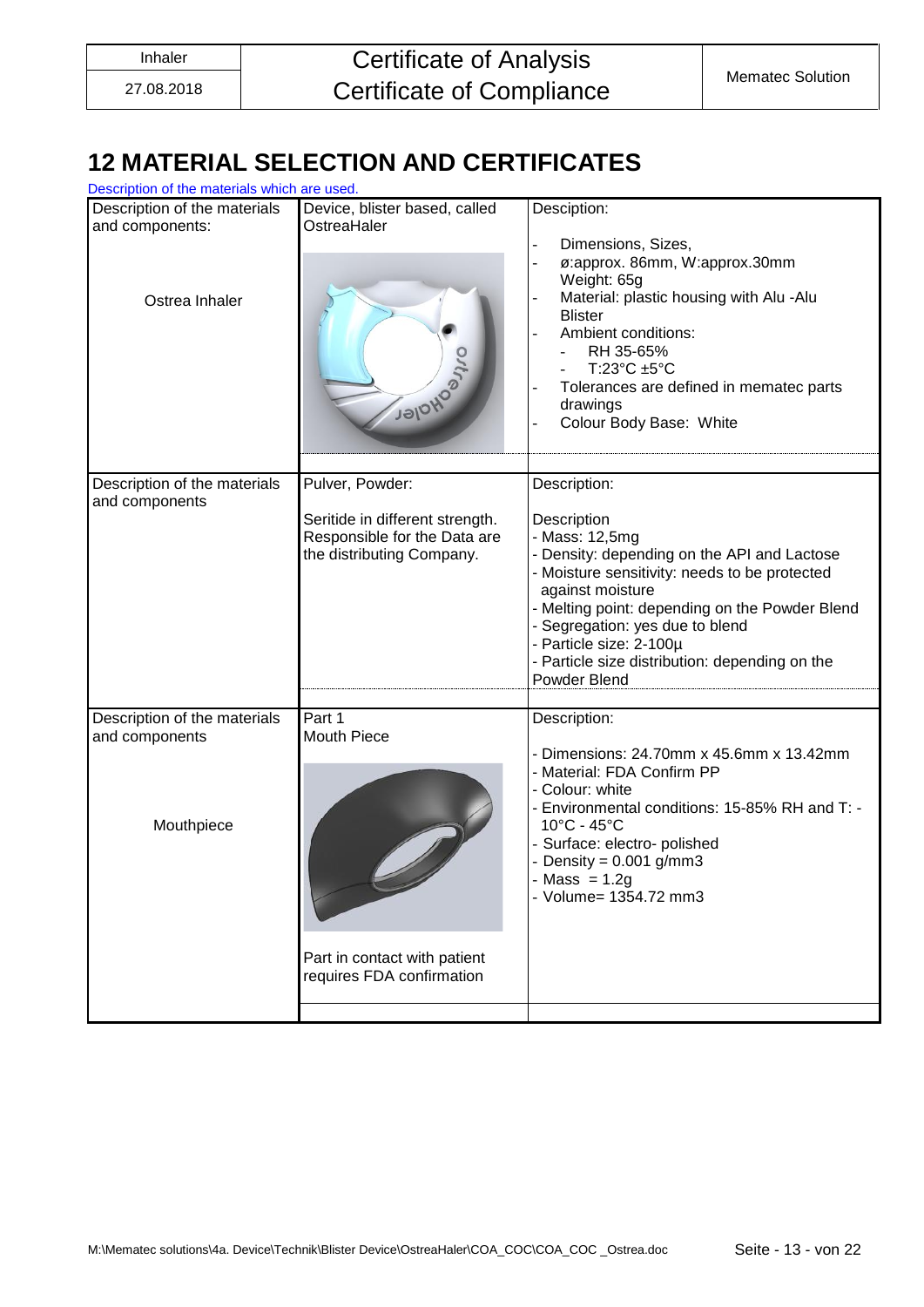## Inhaler **Certificate of Analysis** Certificate of Compliance Mematec Solution

| Description of the materials<br>and components<br><b>Base Wheel</b> | Part 2<br><b>Base Wheel</b> | Description:<br>- Dimensions: $L = 21.2$ mm, $\varnothing = 18.35$ mm<br>- Material: No FDA confirmed POM<br>- Color/ Color: white<br>- mass = $0.7$ g<br>- Environmental conditions: 15-85% RH and<br>- Temperature: - 10°C - 45°C<br>- Surface: Line polish RZ 1<br>- Hole for mounting position                              |
|---------------------------------------------------------------------|-----------------------------|---------------------------------------------------------------------------------------------------------------------------------------------------------------------------------------------------------------------------------------------------------------------------------------------------------------------------------|
| Description of the materials<br>and components<br>Outer case        | Part 3<br>Outer case        | Description of the<br>- Dimensions: 66.78mm x 49.62mm x27.80mm<br>- Material: FDA Confirm ABS<br>- Colour: white<br>Environmental conditions: 15-85%RH<br>- Temperature: -10°C - 45°C<br>- Surface: polished<br>Density = $0.001$ g/mm3<br>$-mass = 10.1 g$<br>- $Volume = mm3$                                                 |
| Description of the materials<br>and components:<br>Manifold         | Part 4<br>Manifold          | Description<br>- colour: white<br>- Enviroment condition: 15-85%RH<br>- Temperature: -10°C - 45°C<br>- Surface: polished Puffer for empty blister strip<br>and puffer for blister strip with 61 filled powder<br>cavities.<br>- Density = $0.001$ g/mm3<br>$-Mass = 9.1$<br>- Volume = $9100$ mm3<br>-Material: FDA confirm POM |
| Description of the materials                                        | Part 5                      | Description                                                                                                                                                                                                                                                                                                                     |
| and components<br><b>Counting Wheel</b>                             | <b>Counting Wheel</b>       | -60 figures in total, 55figures in black printing.<br>- Figures 5-1 in red printing.<br>- Printing in tamp print technology<br>- No-Stop function end of strip.<br>-Key hole for assembly position<br>- Counting wheel counts remaining shots left<br>- Material in ABS<br>- Letter Size 2,5mm<br>-mass = $1.2 g$               |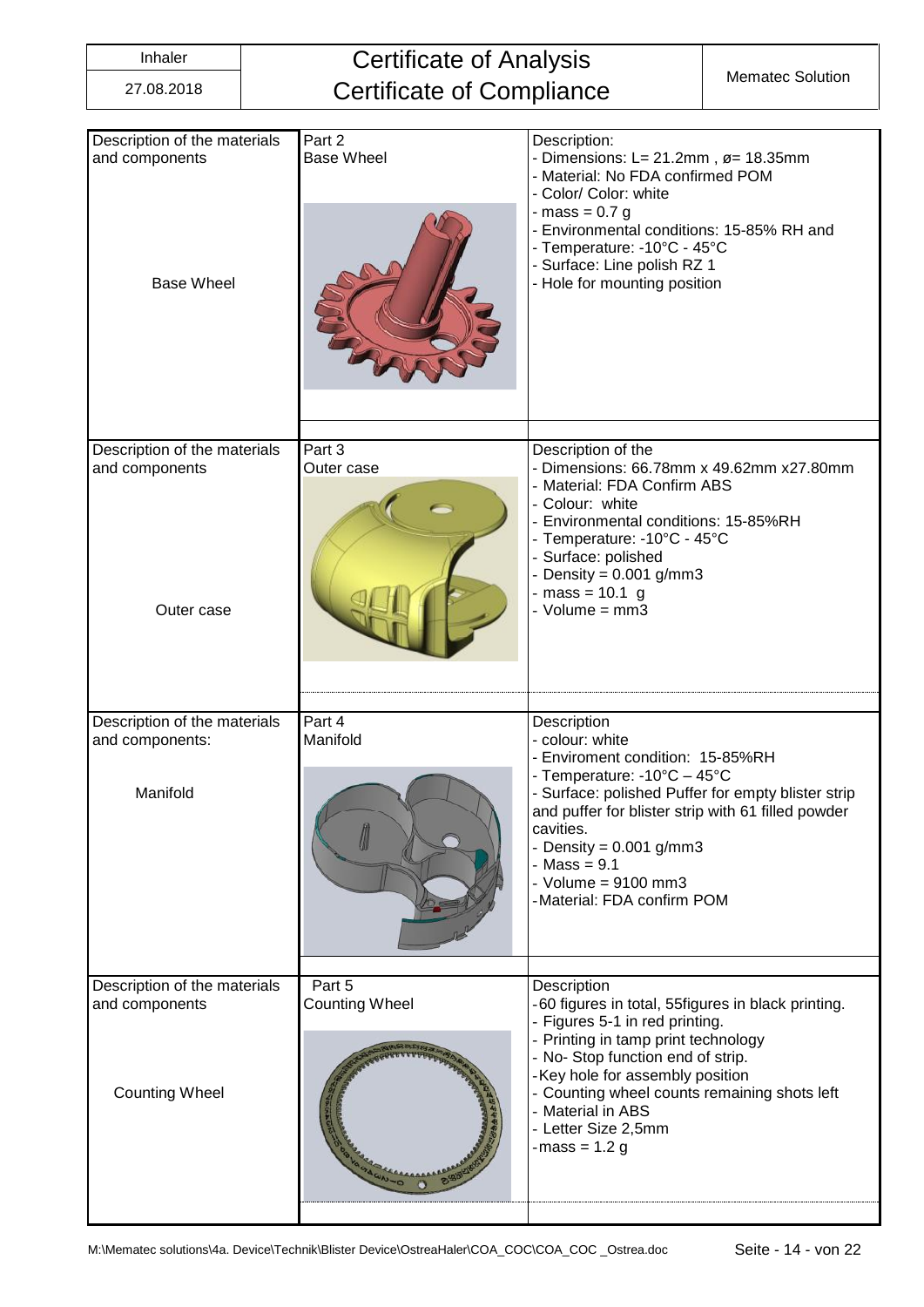## Inhaler **Certificate of Analysis** Certificate of Compliance Mematec Solution

| Description of the materials<br>and components<br><b>Body Base</b>    | Part 6<br><b>Body Base</b>    | Description of the<br>- Material: FDA Confirm ABS<br>- colour: white<br>- Enviroment: 15-85%RH<br>- Temperature: -10°C - 45°C<br>-Surface: polished<br>Density = $0.001$ g/mm3<br>$-Mass = 17.5 g$<br>- Volume = 17500 mm3                                            |
|-----------------------------------------------------------------------|-------------------------------|-----------------------------------------------------------------------------------------------------------------------------------------------------------------------------------------------------------------------------------------------------------------------|
| Description of the materials<br>and components<br>Body Base half top  | Part 7<br>Body Base half top  | - Material: FDA Confirm ABS<br>- Farbe/colour: white<br>Enviroment condition: 15-85%RH<br>- Temperature: -10°C - 45°C<br>Surface: polished<br>Density = $0.001$ g/mm3<br>$-Mass = 15.5g$<br>- Volume = $15500$ mm3                                                    |
| Description of the materials<br>and components<br>Index Wheel ratchet | Part 8<br>Index Wheel ratchet | Description<br>- Diemensions: L= 19.3 mm, $\varnothing$ = 18.195mm<br>- Material: None FDA Confirm POM<br>- Colour: white<br>- mass = $1.3g$<br>- Enviroment condition: 15-85% RH<br>- Temperature: -10°C - 45°C<br>- Surface: polished<br>Mark for assembly position |
| Description of the materials<br>and components<br><b>Index Wheel</b>  | Part 9<br>Index Wheel         | Description<br>- Dimensions: L= $16.50$ mm, $\varnothing$ = 22.74mm<br>- Material: None FDA Confirm POM<br>- Colour: white<br>$-mass = 2.3 g$<br>Enviroment condition: -15-85% RH<br>- Temperature: -10°C - 45°C<br>- Surface: polished<br>Mark for assembly position |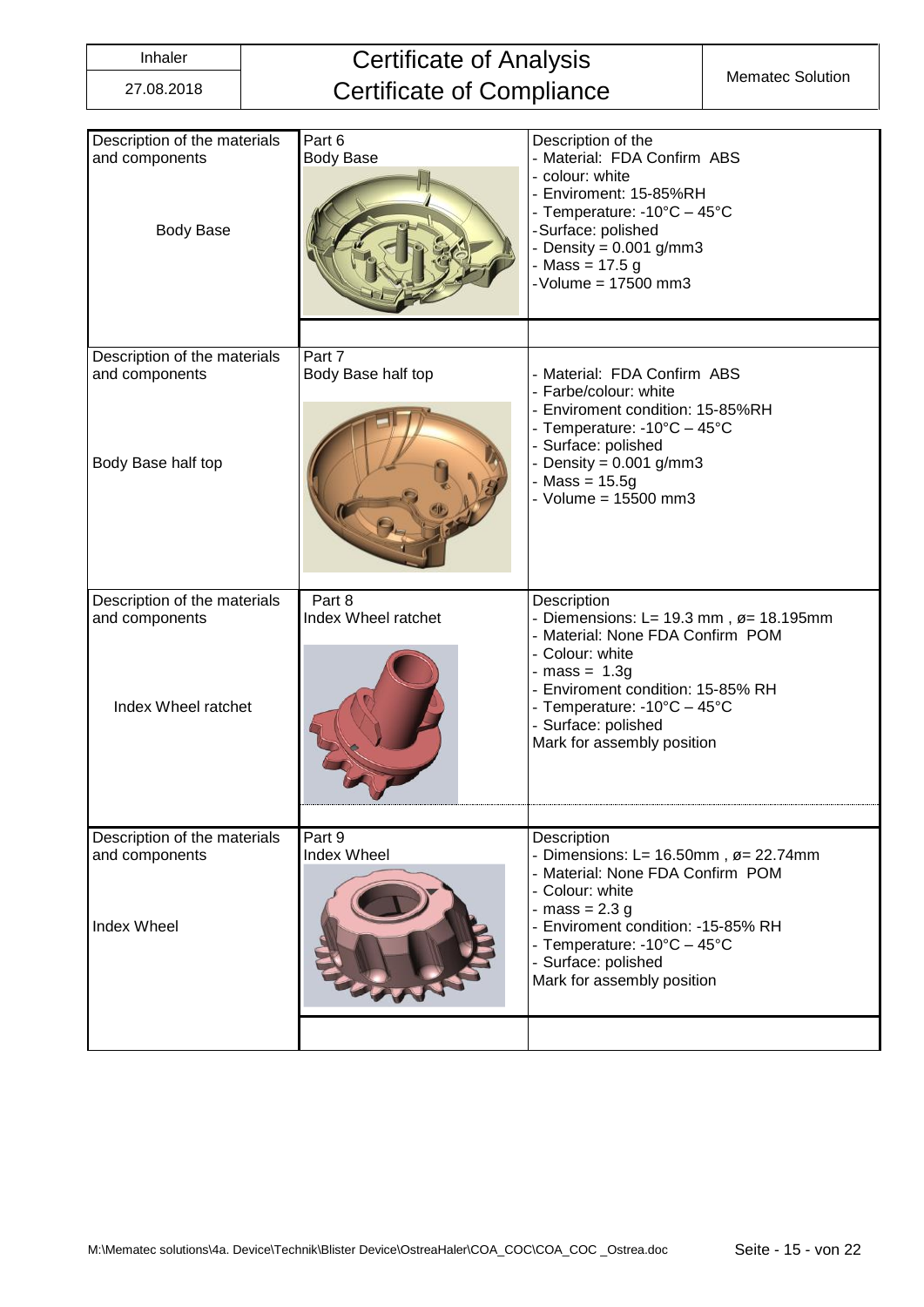Description of the materials

Idler Gear

and components

### Inhaler **Certificate of Analysis** Certificate of Compliance Mematec Solution

| Description of the materials | Part 10                    | Description                                                        |
|------------------------------|----------------------------|--------------------------------------------------------------------|
| and components               | Contracting wheel arm      | - Diemension: L= $15.3$ mm, $\varnothing$ = 20.35mm                |
|                              |                            | - Material: None FDA Confirm POM                                   |
|                              |                            | - Colour: white<br>-mass = $1.5 g$                                 |
|                              |                            | - Enviroment condition: 15-85% RH                                  |
| Contracting wheel arm        |                            | - Temperature: -10°C - 45°C                                        |
|                              |                            | - Surface: polished                                                |
|                              |                            | Mark for assembly position                                         |
|                              |                            |                                                                    |
|                              |                            |                                                                    |
|                              |                            |                                                                    |
|                              |                            |                                                                    |
|                              |                            |                                                                    |
|                              |                            |                                                                    |
| Description of the materials | Part 11                    | Description                                                        |
| and components               | Contractiong wheel ratchet | - Dimensions: L= 19mm, ø= 17mm<br>- Material: None FDA Confirm POM |
|                              |                            | - Colour: white                                                    |
|                              |                            | - mass = $0.7 g$                                                   |
|                              |                            | - Enviroment condition: 15-85% RH                                  |
| Contractiong wheel ratchet   |                            | - Temperature: -10°C - 45°C                                        |
|                              |                            | - Surface: polished                                                |
|                              |                            | - Mark for assembly position                                       |
|                              |                            |                                                                    |
|                              |                            |                                                                    |
|                              |                            |                                                                    |
| Description of the materials | Part 12                    | Description                                                        |
| and components               | Contracting wheel gear     | - Diemension: L= 2mm, $\varnothing$ = 22.4mm                       |
|                              |                            | - Material: None FDA Confirm POM                                   |
|                              |                            | - Colour: white                                                    |
|                              |                            | - mass = $0.4$ g                                                   |
| Contracting wheel gear       |                            | - Enviroment condition: 15-85% RH                                  |

- Temperature: -10°C – 45°C

- Mark for assembly position

- Diemension: L= 2mm, ø= 10.52mm - Material: FDA Confirm ABS

- Enviroment condition: 15-85%RH - Temperature: -10°C – 45°C

Assembly position will be fixed by pin. The fixation will keep all gear box parts in the starting position. Will hold the counting wheel in position in pre assembly, avoids falling out of housing

- Surface: polished

- Farbe/colour: white  $-$  mass = 0.6 g

- Surface: polished

**Description** 

Part 13 Idler Gear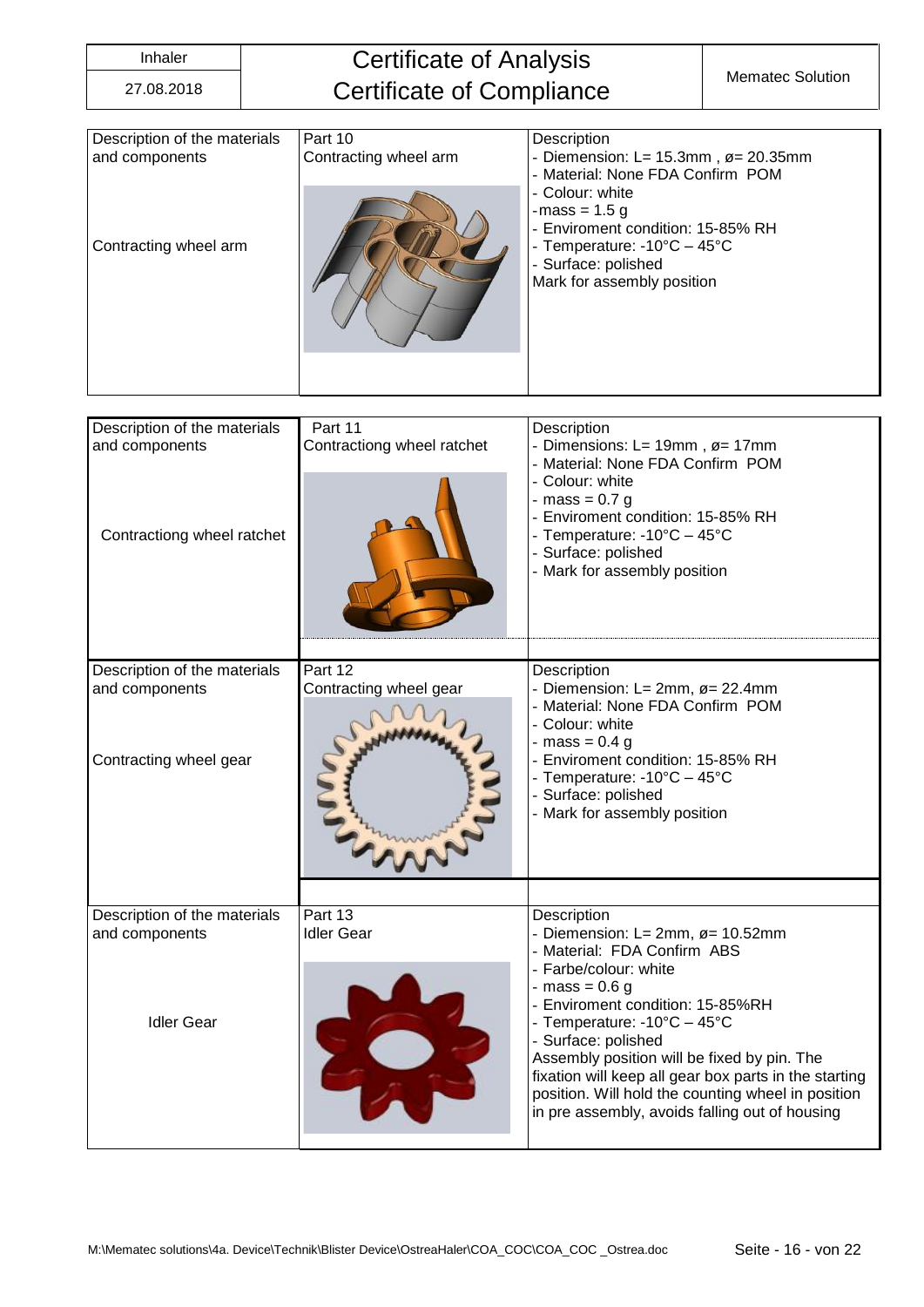|  | ۳<br>г.<br>× | × |  |
|--|--------------|---|--|
|  |              |   |  |

# **Certificate of Analysis** Certificate of Compliance Mematec Solution

| Description of the materials<br>and components<br>Drive Wheel gear | Part 14<br>Drive Wheel gear                                                                                                                                            | Description<br>- Material: None FDA Confirm POM<br>- Colour: white<br>- mass = $0.6$ g<br>- Enviroment condition: 15-85% RH<br>- Temperature: -10°C - 45°C<br>- Surface: polished<br>Mark for assembly position                                                                                                                                     |
|--------------------------------------------------------------------|------------------------------------------------------------------------------------------------------------------------------------------------------------------------|-----------------------------------------------------------------------------------------------------------------------------------------------------------------------------------------------------------------------------------------------------------------------------------------------------------------------------------------------------|
| Description of the materials<br>and components<br>Cover            | Part 15<br>Cover                                                                                                                                                       | Description<br>- Diemension: L= $3.1$ mm, $\varnothing$ = 21.3mm<br>- Material: None FDA Confirm POM<br>- Colour: white<br>- mass = $1.5$ g<br>- Enviroment condition: -15-85% RH<br>- Temperature: -10°C - 45°C<br>Surface: Polished for laser printing of<br>variable and fixed data. Eroded surface<br>for better grip while handling the device |
| Description of the materials<br>and components                     | Part 16<br><b>Blister Strip</b>                                                                                                                                        | <b>Material Lid foil:</b>                                                                                                                                                                                                                                                                                                                           |
| <b>Blister Strip</b>                                               | 회의 [<br>B-B<br>M 10:1<br>• Paper: stiffness, avoids sticking to sealing tool<br>• PET: stability                                                                       | Lid foil<br>50<br>Paper<br>g/m <sup>2</sup><br>PET<br>12<br>µm<br>Aluminum<br>20<br>μm<br>7<br><b>HSL-peelable</b><br>g/m <sup>2</sup><br>Locating mandrel in HH machine: 150mm<br>Film width: 117 mm<br>Blister strip length: 710 mm                                                                                                               |
|                                                                    | · Aluminium: barrier<br>• HSL: wide sealing window, easy peel<br>• PVC: rigidity, sealing layer<br>· Aluminium: barrier, form ability<br>• oPA: supporting the forming | <b>Material Base Foil:</b><br>mandrel in HH machine: 150mm<br>Film width: 115 mm<br>Blister strip length: 710 mm<br>Base foil<br><b>PVC</b><br>100<br>μm<br>45<br>Aluminium<br>μm<br>oPA<br>25<br>μm                                                                                                                                                |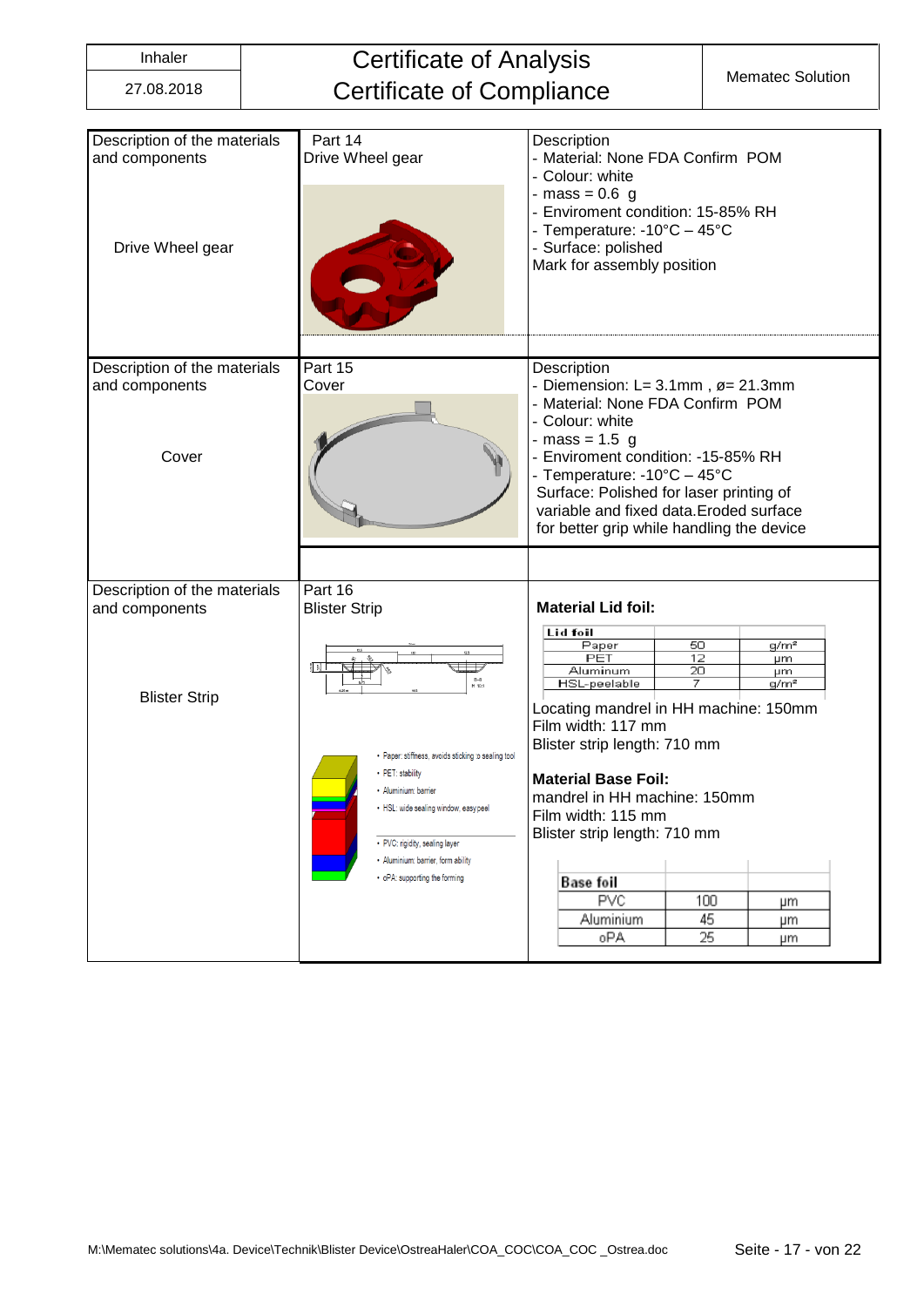### <span id="page-17-0"></span>**13 RESPIRATOY DEVICE RESISTANT DATA**

#### Device Resistent Data

| <b>Flow Rate</b><br>in<br>1/min | <b>Pressure Drop</b><br>$P_1$<br>in kPa | <b>Pressure Drop</b><br>$P_{2}$<br>in kPa | <b>Pressure</b><br>Drop P <sub>1</sub><br>in kPa | <b>Pressure</b><br><b>Drop P2</b><br>in kPa |
|---------------------------------|-----------------------------------------|-------------------------------------------|--------------------------------------------------|---------------------------------------------|
|                                 | <b>Mematec MDPI</b>                     |                                           | <b>GSK Originator Device</b>                     |                                             |
| 20                              | 1,65                                    | 0,88                                      | 1,60                                             | 0,36                                        |
| 40                              | 2,10                                    | 0,88                                      | 2,40                                             | 0,36                                        |
| 60                              | 4,05                                    | 0,88                                      | 3,7                                              | 0,36                                        |
| 80                              | 6,2                                     | 0,88                                      | 5,4                                              | 0,36                                        |
| 90                              | 7,35                                    | 0,88                                      | 6,5                                              | 0,36                                        |

#### Salmeterol

| <b>Flow Rate</b><br>in l/min at<br>4 kPa | <b>Delivered</b><br>dose in ug | <b>Fine particle</b><br>dose in µg | <b>Fine particle</b><br>fraction in % | <b>MMAD</b> | $\vert$ GSD |
|------------------------------------------|--------------------------------|------------------------------------|---------------------------------------|-------------|-------------|
| 74,6                                     | 49,13                          | 8,322                              | 16,939                                | 2,668       | 2,433       |
| 74,55                                    | 48,925                         | 7,725                              | 15,790                                | 2,570       | 2,471       |
| 72,62                                    | 50,463                         | 9,407                              | 18,642                                | 2,523       | 2,445       |
| 74,76                                    | 46,405                         | 8,890                              | 19,157                                | 2,371       | 2,511       |

#### Fluticasone

| <b>Flow Rate</b><br>in $l/min$ at<br>$4$ kPa | <b>Delivered</b><br>dose in µg | <b>Fine particle</b><br>dose in µg | <b>Fine particle</b><br>fraction in % | <b>MMAD</b> | <b>GSD</b> |
|----------------------------------------------|--------------------------------|------------------------------------|---------------------------------------|-------------|------------|
| 74,6                                         | 213,066                        | 44,675                             | 20,968                                | 2,629       | 2,346      |
| 74,55                                        | 215,271                        | 48,675                             | 22,611                                | 2,546       | 2,313      |
| 72,62                                        | 241,113                        | 59,638                             | 24,734                                | 2,569       | 2,267      |
| 74,76                                        | 211,853                        | 55,958                             | 25,223                                | 2,393       | 2,398      |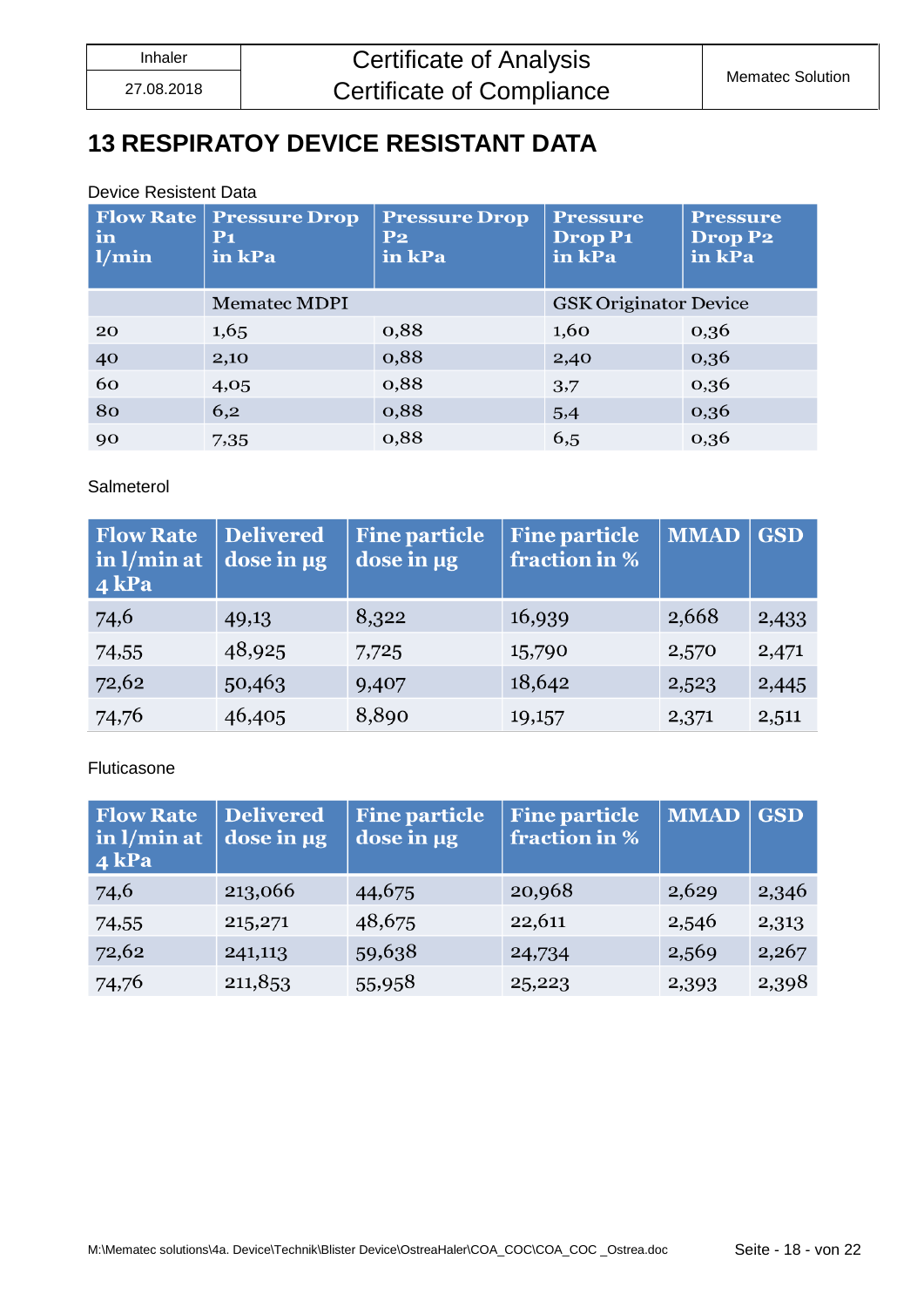## Inhaler **Certificate of Analysis** Certificate of Compliance Mematec Solution

### <span id="page-18-0"></span>**14 USER DESCRIPTION:**

|                                                                                                                                                                                                                                                                                                                                                                        | $\overline{2}$                                                                                                                                                                                                                                                                                     |
|------------------------------------------------------------------------------------------------------------------------------------------------------------------------------------------------------------------------------------------------------------------------------------------------------------------------------------------------------------------------|----------------------------------------------------------------------------------------------------------------------------------------------------------------------------------------------------------------------------------------------------------------------------------------------------|
| 1. Open the cover                                                                                                                                                                                                                                                                                                                                                      | 2. Slide the lever                                                                                                                                                                                                                                                                                 |
| To open your OstreaHaler, hold the body base in<br>one hand and put the thumb of your other hand on<br>the thumb ring. Push your thumb away from you as<br>far as it will go. You will hear a click. This will open a<br>small hole in the mouthpiece.                                                                                                                 | Hold your OstreaHaler with the mouthpiece towards<br>you. You can hold it in either your right or left hand.<br>This placed a dose of your medicine in the<br>mouthpiece. Every time mouth piece cover is pulled<br>back a cavity is opened inside and the powder made<br>ready for you to inhale. |
| 3<br>3. Inhale                                                                                                                                                                                                                                                                                                                                                         | 4<br>4. Slide the thumb grip back                                                                                                                                                                                                                                                                  |
| Hold the OstreaHaler away from your mouth,<br>breathe out as far as is comfortable. Do not breath<br>into the OstreaHaler. Put the mouthpiece to your<br>lips; breathe in steadily and deeply through the<br>OstreaHaler, not through your nose. Remove the<br>OstreaHaler from your mouth. Hold your breath for<br>about 10 seconds or for as long as is comfortable. | To close the OstreaHaler, slide the thumb grip of<br>the mouth piece cover back towards you, as far<br>as it will go. You will hear a click. The internal<br>drive wheel gear (lever) will return to its original<br>position and is reset. Your OstreaHaler is now<br>ready for you to use again. |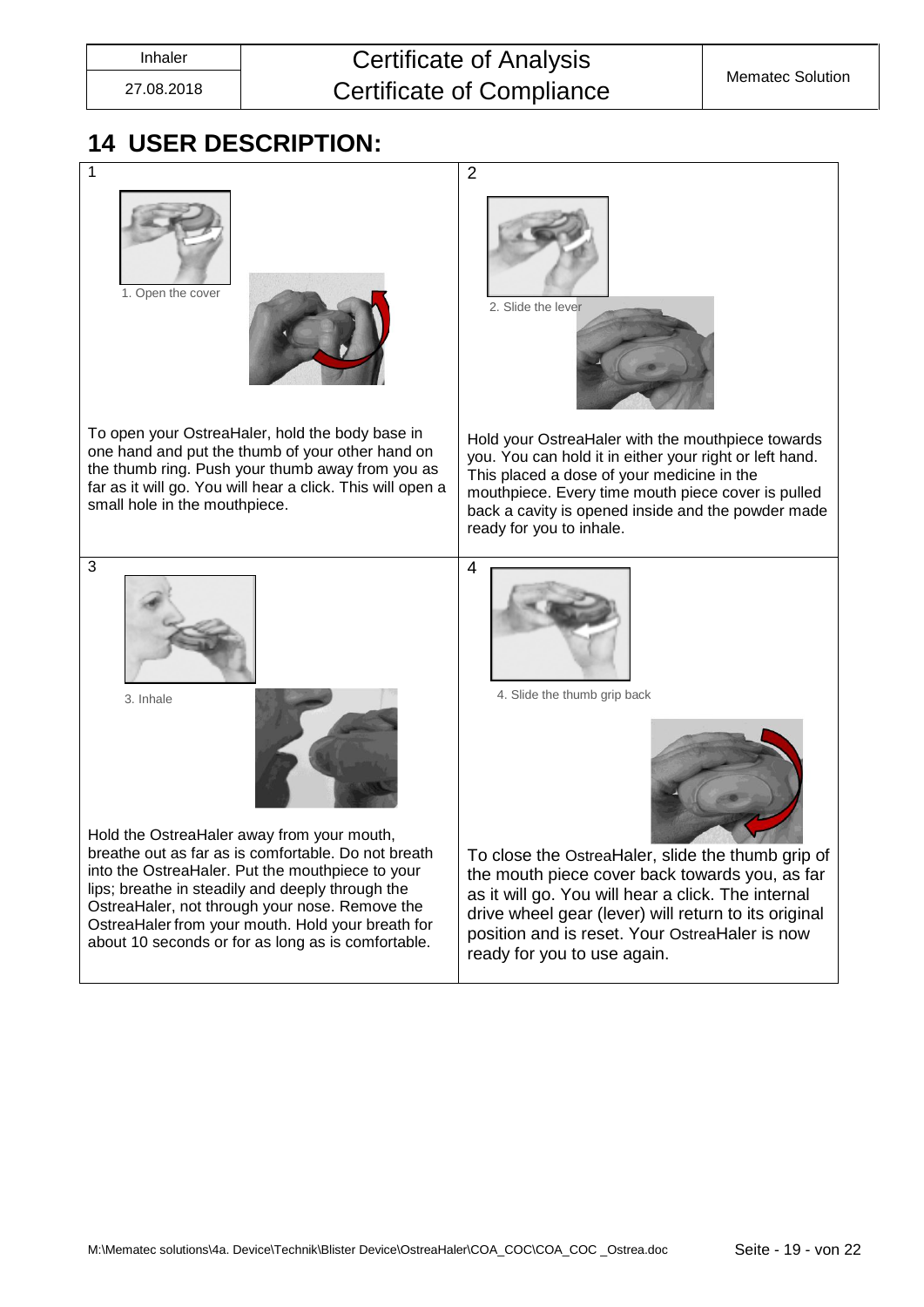### <span id="page-19-0"></span>**15 ENVIROMENTAL REQUIREMENTS**

**Description** 

Device will deliver doses to specification and have no visible defects when operated in an environment of 18°C to 28°C at 25%R.H. to 75%R.H. [ISO20072] (This simulates 'in use' conditions only.)

Device will deliver doses to specification and have no visible defects when operated in an environment of 5+/- 3°C and 40+/- 2°C at 50%R.H. [ISO20072]

Device will operate to specification when stored below 0°C for at least 3 hours and then immediately used [EMEA2 4.2.1.15].

Device will deliver doses to specification when operated in an environment of between 10% and 90% R.H., at 25°C. (This requirement is recommended due to variation of surface charge and brittleness of capsules with ambient humidity.) [EMEA1, 2.4.5], [EMEA2 4.2.1.17].

### <span id="page-19-1"></span>**15.1 GMP – Requirements / Hygiene**

Funktions- Beschreibung

Device will not require cleaning during normal use. Cleaning of the device is possible using regular clean water

Device will have a Mouth Piece cover to protect the mouth Piece of dust and dirt

Device will deliver a dose to specification immediately after the patient cleans the device as per the cleaning instructions for the device [EPAG]. For example, cleaning the device with a cloth will not leave a static charge on it that would prevent the device from subsequently delivering a dose to specification.

### <span id="page-19-2"></span>**15.2 Environment Protection of the Device**

Description of fulfilled requirements:

Device will be RoHS confirm

Device will be Reach Declaration confirm

Device will be Packaging and Packaging Waste confirm

Device will be WEE- Declaration confirm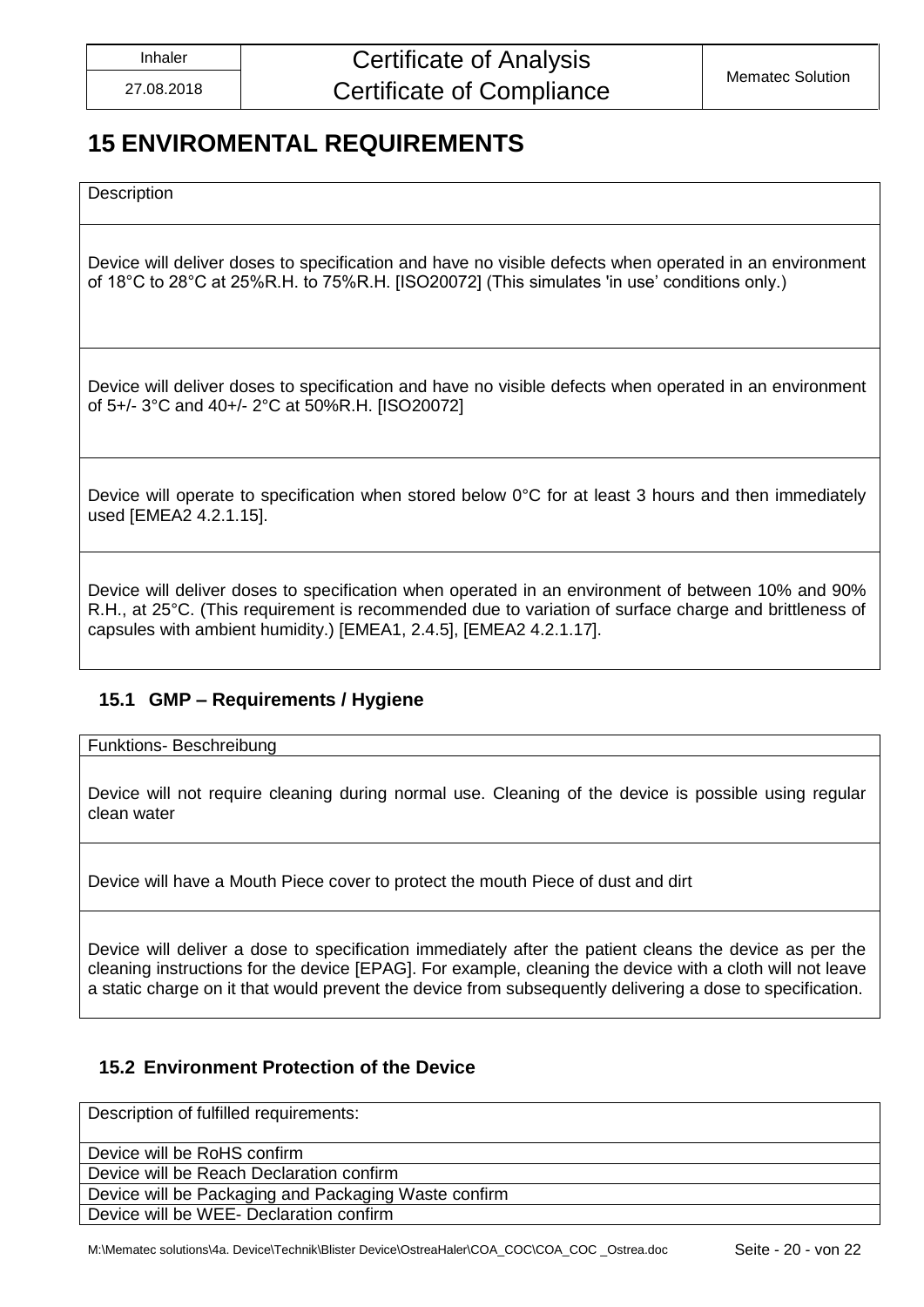#### <span id="page-20-0"></span>**15.3 Moisture**

Will deliver doses to specification if there is a delay of up to 60 seconds between actuation and inhalation.

### <span id="page-20-1"></span>**15.4 Partikel / Particulates**

There are currently no clear guidelines on the particulate requirements for inhalation products.

#### Funktions- Beschreibung

Should not contain any removable parts that may be classified as a choking hazard as defined by the Small Parts Cylinder criterion detailed in [CHOKING/ Verstopfen]. There are currently no guidelines specifically addressing choking hazards for medical devices. The choking hazard presented by a removable part can be mitigated by ventilation i.e. allowing airflow through the part to delay asphyxiation pending medical intervention [VENTILATION]. However, it is recommended that removable parts be designed to be large enough to not present a choking hazard as opposed to seeking to mitigate this risk through ventilation.

Shall allow no more than 50μg/day of foreign particles having aerodynamic diameter less than or equal to 10 μm to become detached from the device (equivalent to 5% of the National Ambient Air Quality Standard) [PARTICULATES].

Shall allow no more than **[TBD]** particles with longest axis greater than **[TBD]** µm in length to become detached from the device and reach the inhalation path during **[TBD]** normal operations. (The dimension and number used is not stipulated by regulatory bodies - it is a patient confidence issue).

Shall allow no more than [TBD] particles with longest axis greater than 100μm in length to become detached from the device and reach the inhalation path during **[TBD]** normal operations following an impact as defined in section 6.1. (The dimension and number used is not stipulated by regulatory bodies - it is a patient confidence issue).

#### <span id="page-20-2"></span>**15.5 Qualitätsmanagement / Quality Systems**

**Description** 

Device is, manufactured and distributed in accordance with the following reference documents: [QSR], [ISO9001], [ISO13585], [MDD].

Device is designed accordance with **ISO 13485** (Design and manufacturing of medical devices)

Device is designed accordance with *MDD 93/42/EWG (Medizinprodukte Richtlinie/ Medical Device Directive)*

#### <span id="page-20-3"></span>**15.6 Recycling Information**

**Description** 

Device has appropriate recycling information marked on product as defined in URS Device has appropriate colours according to the convention defined in URS